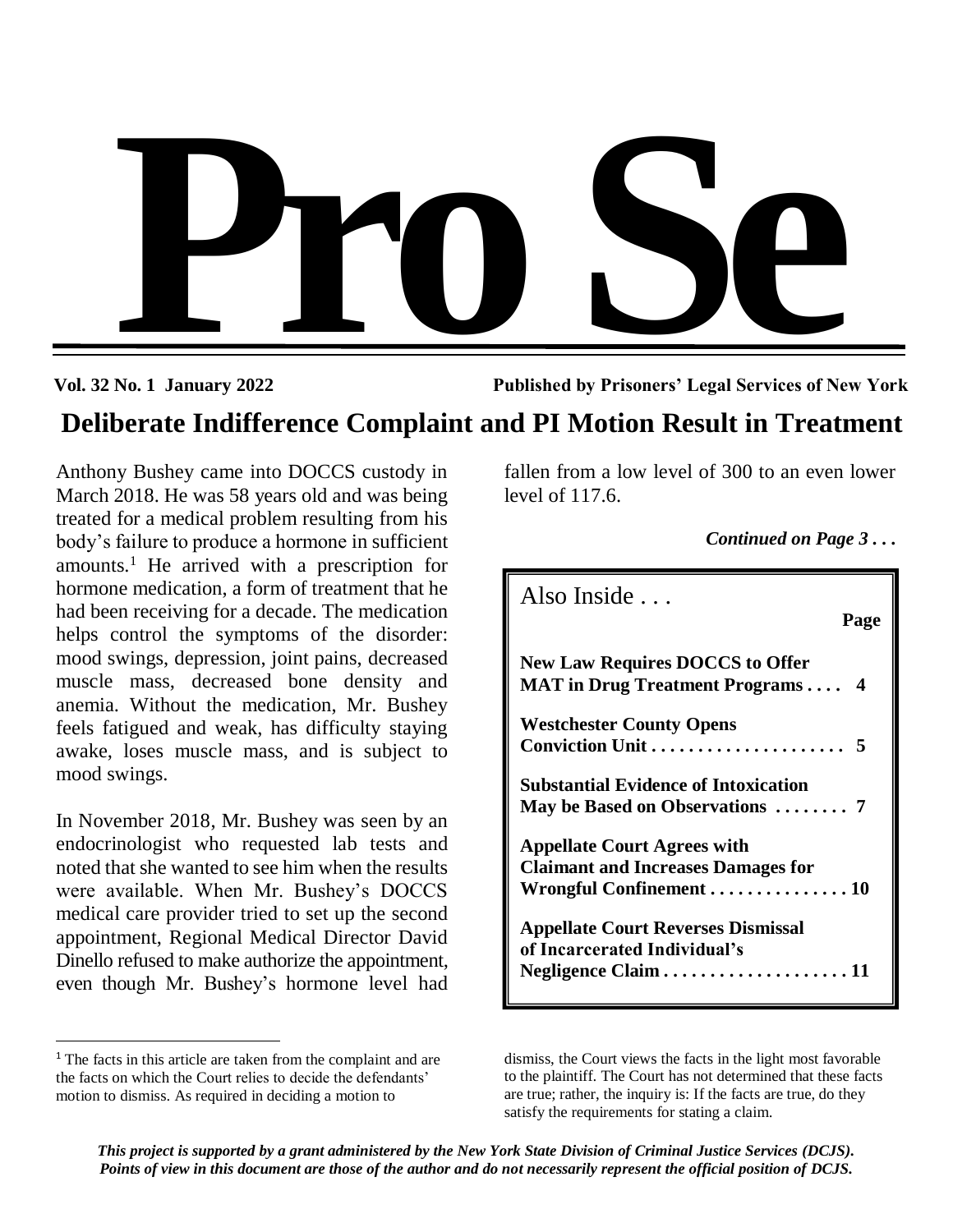# **FINDING HOPE IN OUR TIME A Message from the Executive Director, Karen L. Murtagh**

It's been quite a year on so many fronts, with Covid at the forefront. Our individual responses to daily dramas vary: from "stiff upper lip", to sadness, to acting out. Whatever our individual responses, they exist within a seeming epidemic of public despair.

I'll admit that hope may be the last thing we are feeling right now, with ambivalent feelings heading into the new year. Even when we try to think positively, it seems forced and we don't really believe it.

So how do we navigate our way through the malaise in the healthiest way possible?

The answer, I think, lies within each of us and our ability to achieve a measure of hope. For our readership, this is particularly challenging but, I would submit, not out of reach.

The fields of neuroscience and psychology are instructive in our journey to increase our individual capacities for hope, and to find a thankful spirit in the face of great challenges.

The field of neuroscience tells us that little shifts can lead to big changes in our emotional capacities. At its core, neuroscience instructs us to look inward to plot a reasonable path forward (and to not take on more than we are capable of). By analogy, if we wanted to run our first marathon, we wouldn't start with 26.2 miles. We'd get off the couch and walk around the block. Neuroscience tells us that developing our emotional capacities must be done in the same way.

Psychology is similarly instructive. When something happens that threatens to leave you hopeless, it's important to take stock of your strength, resilience and ability to remain hopeful, recognizing that without hope, there is no next step.

Finding hope is different for each of us. Many find it in action (lifestyle changes); love (sharing with others and asking for help); education (knowledge is power; to get it, we must seek credible sources of information); giving (of yourself to others); gratitude (for the positives in your life and for our collective blessings from the times in which we live, like scientific breakthroughs, etc.)

Whatever your path to hope, know that with it comes improved health and better choices. As members of the "greatest generation" have often told me, we've been through worse times and have emerged all the better for it.

So, on that note, let's give thanks for what we have and find it within each of us to work toward a better tomorrow – making this a true season of hope.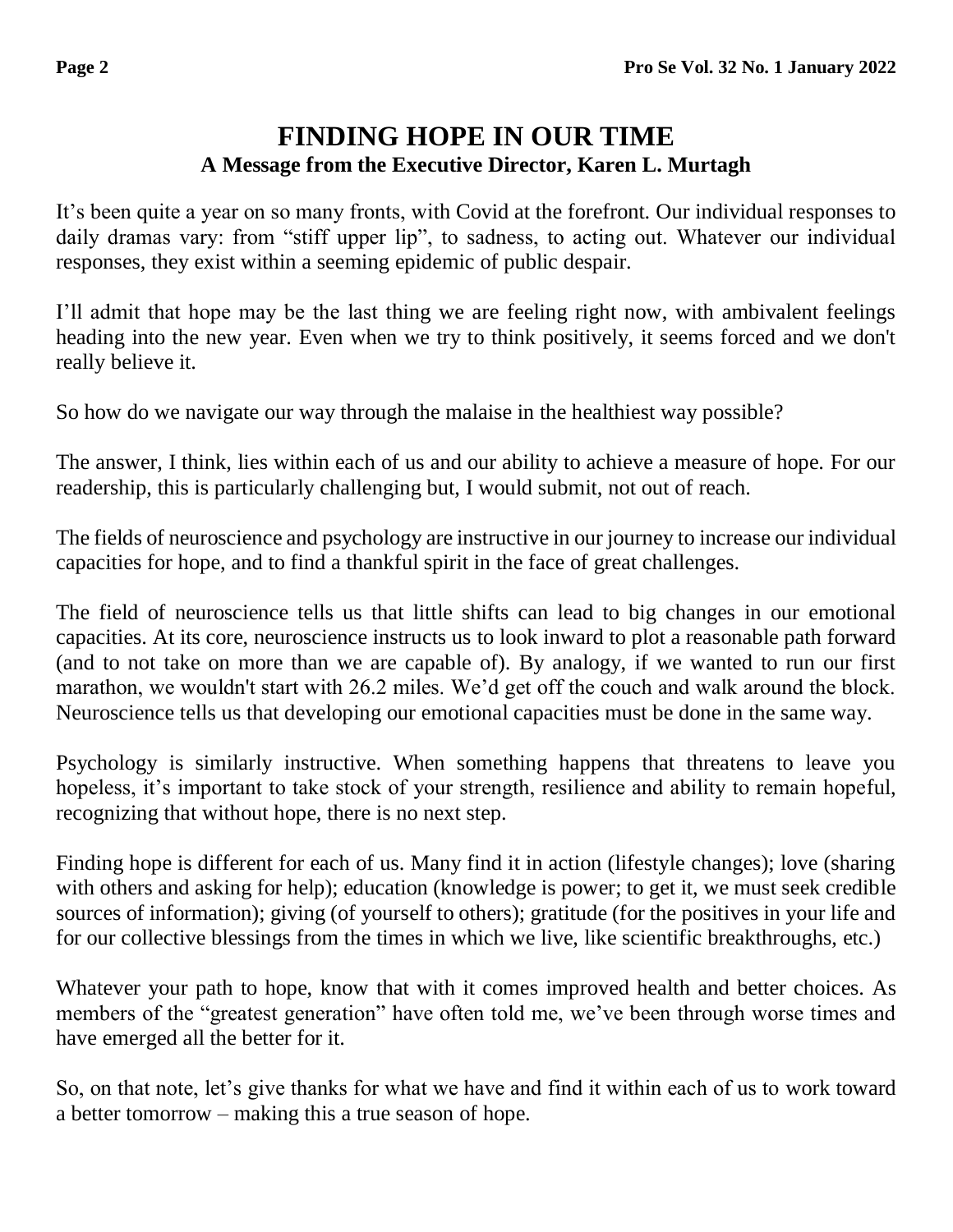#### *. . .Continued from Page 1*

After a year in DOCCS custody, Mr. Bushey's hormone level had fallen to 108.8 and Mr. Bushey had joint pains, impaired walking and pain in his knees and feet. Dr. Dinello denied Mr. Bushey's requests for help.

In October 2019, Mr. Bushey was transferred to Marcy where he was placed under the care of Nurse Practitioner (NP) Corigliano. NP Corigliano denied Mr. Bushey's request to resume the hormone treatment and instead, gave Mr. Bushey a quad cane. When Mr. Bushey's attorney contacted John Morley, Deputy Commissioner and DOCCS Chief Medical Officer, Dr. Morley stated that Mr. Bushey's primary care provider was responsible for determining his medical treatment.

In the year following his move to Marcy, Mr. Bushey fell twice, breaking his right hand and foot. His hormone level dropped to 78.2. Drs. Dinello and Morley and NP Corigliano denied his requests for treatment. An endocrinologist hired by Mr. Bushey's attorney, Dr. Sloane, reviewed Mr. Bushey's medical records and examined him. The doctor advised that based on the lab tests, Mr. Bushey should be tested for cancer and if cancer was ruled out, should be treated with the hormone therapy.

In January 2021, Mr. Bushey filed an Eighth Amendment deliberate indifference complaint in the Northern District of New York seeking treatment and damages. The defendants moved to dismiss the complaint. Mr. Bushey opposed the motion to dismiss and moved for a preliminary injunction ordering treatment in accordance with the plaintiff's expert's recommendations.

#### **The Defendants' Motion to Dismiss**

In its decision, *Anthony Bushey v. John Morley*, 2021 WL 4134794 (N.D.N.Y Sept. 10, 2021), the Court first summarized what an incarcerated individual must plead to support a claim of deliberate indifference to a serious medical need. The plaintiff must allege:

- 1. A sufficiently serious deprivation of medical care; and
- 2. That the defendants were subjectively reckless in their denial of medical care.

**The first requirement is objective**. To be a sufficiently serious deprivation of care, the need for medical care must be urgent and the condition one that may produce death, degeneration or extreme pain.

Where medical treatment has been provided but is alleged to be objectively inadequate, the seriousness inquiry focuses on the delay or interruption in treatment rather than only on the urgency and seriousness of the individual's underlying medical condition.

The Court found that the plaintiff's allegations regarding the seriousness of his medical condition and his need for treatment satisfied the objective element of a deliberate indifference claim.

**The second requirement is subjective,** i.e., it relates to the defendant's state of mind. Each defendant must have acted (or failed to act) while actually aware of a substantial risk that serious harm will result.

The Court found that the plaintiff's allegations also satisfied the subjective component of his claim. Mr. Bushey alleged that the defendants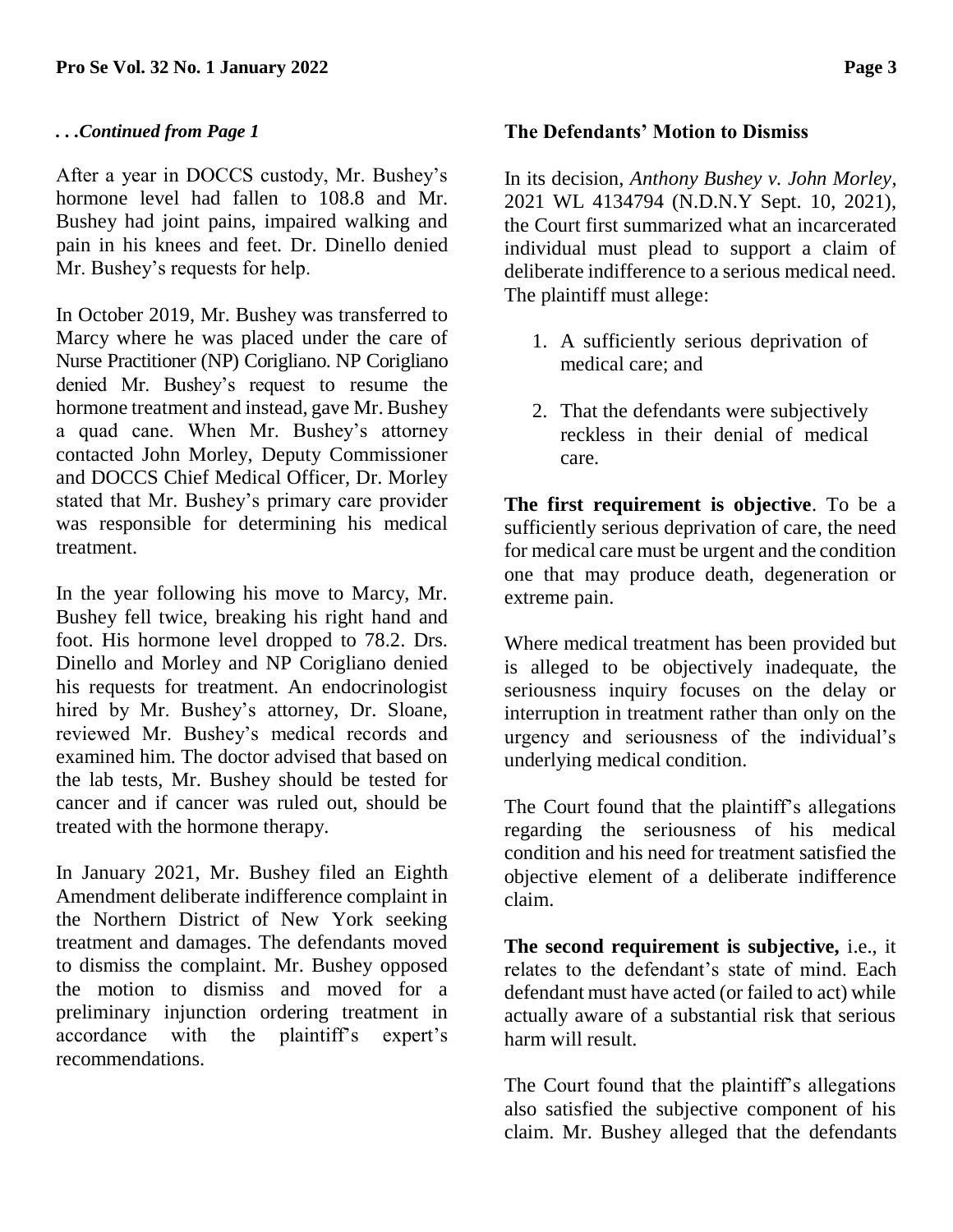knew about his condition and his need for hormone treatment and that Defendants Corigliano and Morley either denied his requests or ignored them and that they did this despite his repeated complaints of pain. Despite his constant complaints of pain and despite the fact that an endocrinologist had recommended an oncology work up or hormone therapy, the plaintiff alleged, Defendant Dinello repeatedly denied follow-up appointments and referrals to see an endocrinologist.

Accepting the plaintiff's allegations as true  $-$  as the Court is required to do when considering a motion to dismiss – the Court found that Mr. Bushey has sufficiently pleaded an Eighth Amendment claim. For this reason, it denied the defendants' motion to dismiss.

#### **The Plaintiff's Motion for a Preliminary Injunction**

When the defendants moved to dismiss the complaint, the plaintiff moved for a preliminary injunction directing Defendant Morley to arrange for immediate treatment of the plaintiff in accordance with the "professional opinions and recommendations of Dr. Sloane until the plaintiff is released from DOCCS custody." The Court reserved decision on the issue of whether to conduct a hearing on the preliminary injunction motion until it decided the motion to dismiss. After the Court denied the defendants' motion to dismiss, the Court conducted a hearing with respect to the plaintiff's motion.

After the hearing, but before the Court issued a decision, DOCCS arranged for Mr. Bushey to be examined by an endocrinologist who recommended that the plaintiff be treated with hormone therapy. In the declaration attesting to this treatment given to Mr. Bushey, Dr. Morley stated that Mr. Bushey received his first hormone injection on October 19, 2021 and would continue to receive this treatment while he was in the DOCCS custody until the plaintiff's endocrinologist

decides that Mr. Bushey does not need the treatment. While there are still unresolved treatment issues, the defendants have agreed that Mr. Bushey needs hormone therapy, thereby narrowing the issues in dispute. And while those issues are being litigated, Mr. Bushey is getting the treatment he asked the Court to order.

Amy Jane Agnew, Law Office of Amy Jane Agnew, P.C., represented Anthony Bushey in this Section 1983 case.

#### **News and Notes**

#### **New Law Requires DOCCS to Offer MAT in Drug Treatment Programs**

On October 7, 2021, Governor Hochul signed legislation requiring DOCCS to offer Medication Assisted Treatment (MAT) to incarcerated individuals with substance use disorders for which addiction medications approved by the Food and Drug Administration (FDA) exist. The forms of medically assisted treatment currently authorized for treatment by the FDA include buprenorphine, methadone and naltrexone. Medication Assisted Treatment is defined as the "treatment of chemical dependence or abuse with medications requiring a prescription or order from an authorized prescribing professional." This law is found in §626 of the Correction Law and is known as "Medication Assisted Treatment in Correctional Facilities." The law goes into effect on March 24, 2022 (120 days from October 7).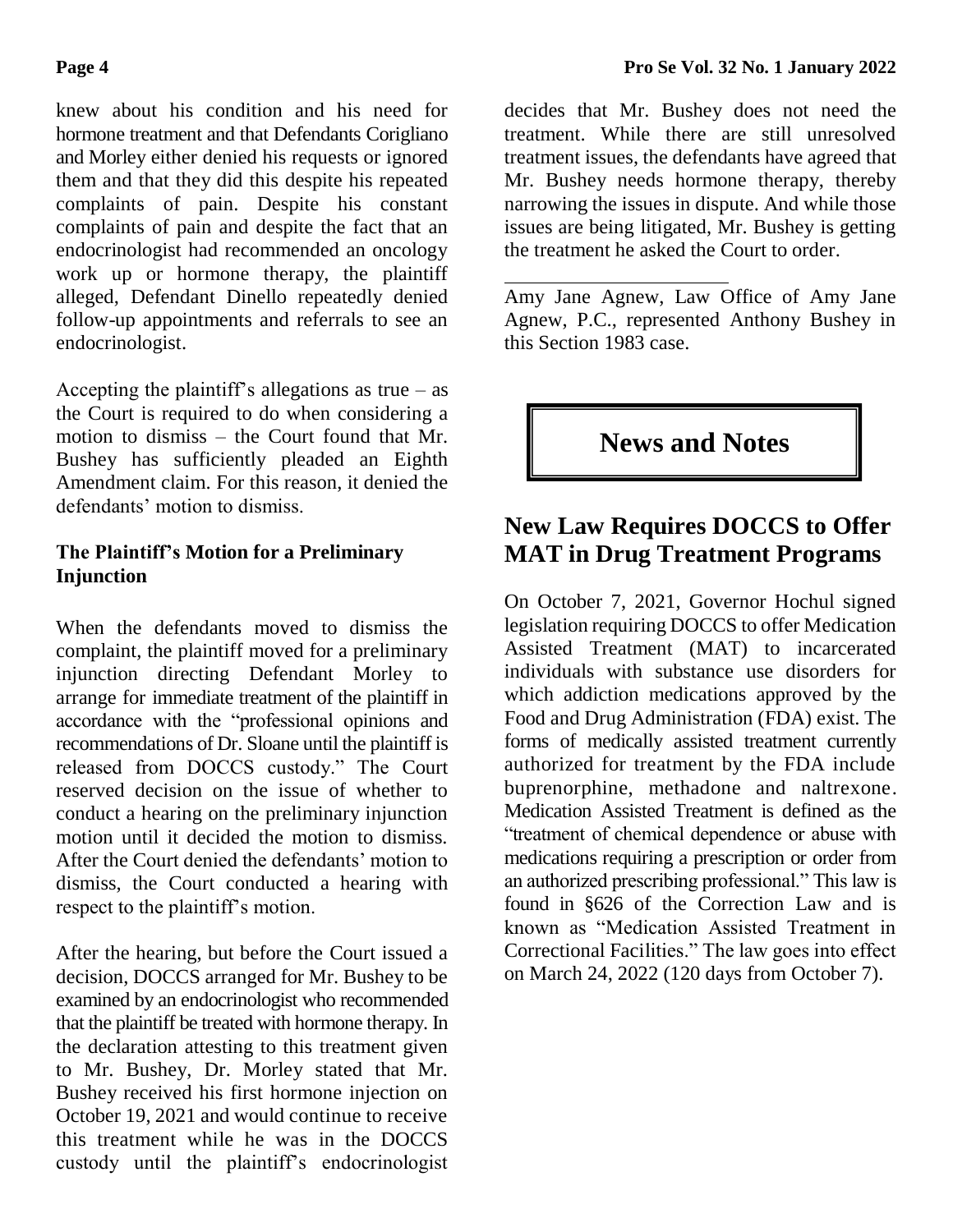The law requires DOCCS to provide MAT to all qualified incarcerated individuals.<sup>2</sup> Incarcerated individuals may enter a MAT drug treatment program at any time during their incarceration. Individuals using MAT before their incarceration are eligible to continue their treatment in the MAT program for any period of time during their period of incarceration.

DOCCS cannot deny admission to the MAT program on the basis of a positive drug screening upon entering DOCCS custody or upon intake into the MAT program. Individuals enrolled in the MAT program cannot be disciplined for positive drug screening. No individual can be removed from, or denied participation in, the MAT program on the basis of having received any disciplinary infraction either while participating in the program or before entering the program.

The treatment offered to individuals who choose MAT will also include development of a re-reentry strategy. Such a strategy will require that DOCCS provide MAT participants with:

- assistance in enrolling in Medicaid prior to release;
- information on available treatment facilities in the area where they will be released; housing and employment resources; and
- any other information that will assist an individual in continued recovery when they are released.

In an effort to prevent relapse, upon the release of an individual enrolled in the MAT program, DOCCS will provide a one-week supply of any necessary medication so that individuals may continue MAT.

#### **Westchester County Opens Conviction Review Unit**

The Westchester County District Attorney's Office Conviction Review Unit ("CRU") examines credible, investigatable claims of actual innocence and wrongful conviction arising out of convictions in Westchester County, and presents findings and recommendations to the District Attorney. If a convicted person is currently being represented by an attorney, a request for review must be made by their attorney. If a convicted person is not currently represented by an attorney, they may make a written request for review. Requests for CRU review should be sent to:

Conviction Review Unit Westchester County District Attorney's Office 111 Dr. Martin Luther King Jr. Blvd. White Plains, NY 10601

Requests for review must present a non-frivolous, investigatable claim of actual innocence or wrongful conviction. Claims regarding convictions outside of Westchester County, or that raise only legal errors that could be raised on direct appeal will be not be considered. The CRU will also reject requests for review if it determines that no plausible or credible claim of actual innocence or wrongful conviction can be made or reasonably investigated. Note that the CRU is not an innocence project and that CRU attorneys report to the District Attorney. CRU attorneys cannot legally or ethically offer legal advice to applicants or their representatives, and the attorney-client privilege does not apply to any

 $\overline{a}$ 

<sup>2</sup> While the term "qualified individuals" is not defined in the legislation, the likely intended definition is incarcerated individuals who are determined to suffer from a substance use disorder for which FDA approved addiction medications exist. *See*, Correction Law §626(1)(A) which states, "After a medical screening, inmates who are determined to suffer from

a substance use disorder for which FDA approved addiction medications exist, shall be offered placement in MAT." The use of the word "shall" requires that DOCCS offer individuals who are determined to suffer from a substance use disorder for which FDA approved addiction medications exist the opportunity to participate in an MAT program.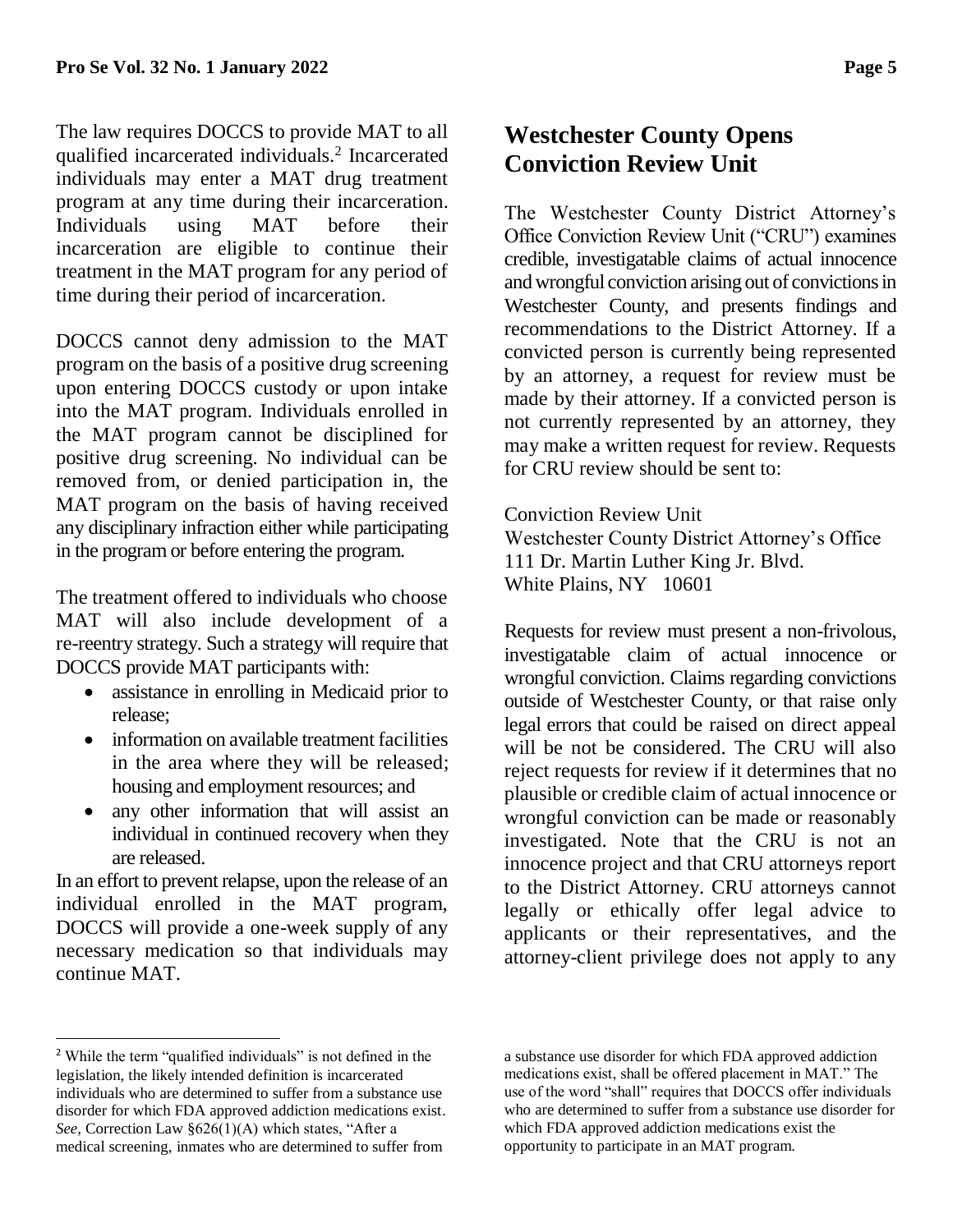information included in an applicant's communications with the CRU.

# **PRO SE VICTORIES!**

*Richard Timmons v. Superintendent Timothy McCarthy***, Index No. 2021-0034 (Sup. Ct. Cayuga Co. July 23, 2021). Court finds petitioner's removal from Auburn C.F.'s Earned Housing Unit (EHU) to be arbitrary and capricious.** Mr. Timmons is serving a sentence of life without parole. He entered the Auburn EHU in 2015 and was removed in 2020. When he was removed, Mr. Timmons was given a memo saying that his application for the EHU had been denied based on his sentence. When he filed a grievance protesting his removal from the EHU, the IGRC denied the grievance, stating that Directive 4023 gives the Superintendent the authority to restrict access to the EHU based on security concerns when an individual is serving life without parole. On appeal, the Superintendent and CORC upheld the denial.

The Court noted that although prison administrators have wide latitude in managing prisons, their decisions must be rationally based. Mr. Timmons had been in the EHU for 16 months before the Directive giving the Superintendent the authority to exclude individuals serving life without parole from the EHU was adopted. Further, the Court stated, in spite of the statement in the memo that Mr. Timmons' application for the EHU had been denied, Mr. Timmons had not applied to the EHU; rather, he had been in the EHU for 16 months without any problems. The respondent did not allege that there was any incident that prompted the removal, nor did he provide any other rational basis for removing Mr. Timmons from the EHU. Neither the Superintendent nor CORC, the Court wrote, clarified why Mr. Timmons was allowed to remain in the EHU for 16 months after the adoption of the Directive or

why he was denied admittance to the EHU based on an application that he did not make.

Based on this analysis, the Court found that the denial of the petitioner's grievance was arbitrary and capricious and without a rational basis, granted the grievance and ordered the petitioner reinstated to the EHU within 7 days of the Court's decision.

*Dana Gibson v. Nicole Heary, et al.***, Docket No. 17 CV 272 (W.D.N.Y. Sept. 23, 2021).** Alleging that she was assaulted by officers in violation of the Eighth Amendment and that depriving her of a menorah while she was in SHU violated the Religious Land Use and Institutionalized Persons Act, Plaintiff Gibson successfully settled her claims against the defendants.

## **STATE COURT DECISIONS**

## **COVID-19 Issues**

## **Third Department Rejects Habeas Petition of Individual Seeking Release from Sullivan C.F.**

In July, 2020, Paulino Valenzuela filed a habeas action seeking release from Sullivan Correctional Facility (Sullivan), claiming that for health reasons, his continued confinement during the COVID-19 pandemic was unconstitutional. In support of his argument, Mr. Valenzuela cited the conditions inherent in a prison setting and the fact that he had contracted the virus. He argued that the respondent had been deliberately indifferent to the health risks posed to him at Sullivan and that the conditions of confinement at Sullivan exposed him to the risk of a second exposure.

The respondent moved to dismiss the petition **in lieu of** (instead of) submitting an answer. He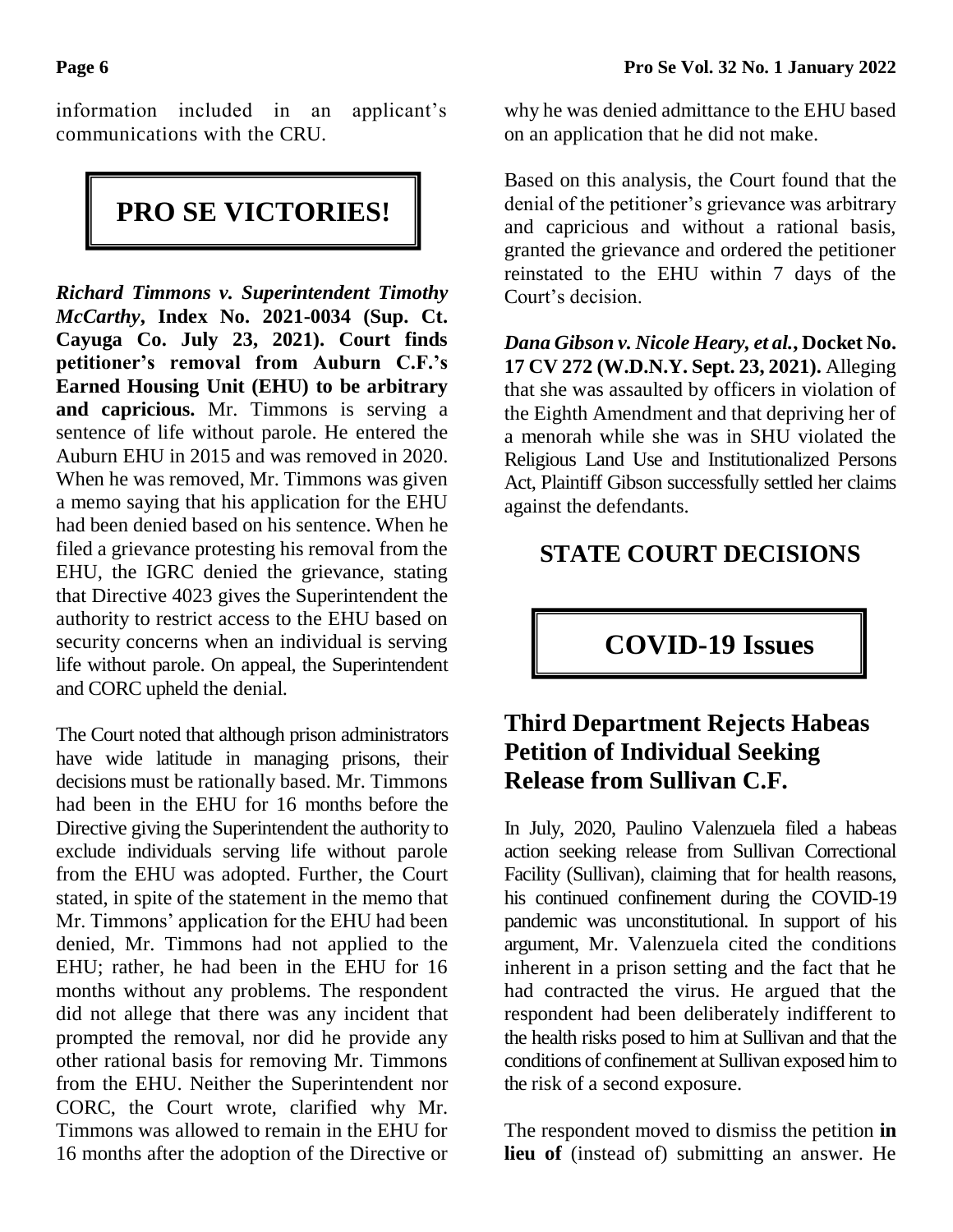submitted an affidavit detailing the "preventative measures" in place at Sullivan in August 2020 to reduce the spread of the virus. The lower court dismissed the petition without a hearing.

In *People ex rel. Valenzuela v. Keyser*, 197 A.D.3d 1484 (3d Dep't 2021), the Court first noted that the petitioner was convicted in 2011 and is not eligible for parole until 2075. After reviewing the petitioner's allegations, and the fact that since the petition was submitted, DOCCS had offered the vaccine to all incarcerated individuals at Sullivan, the Court found that the petitioner had "failed to meet his burden of showing that his detention is illegal or unconstitutional under a due process or Eighth Amendment analysis."

Paulino Valenzuela represented himself in this Article 78 proceeding.

\_\_\_\_\_\_\_\_\_\_\_\_\_\_\_\_\_\_\_\_\_

# **Disciplinary and Administrative Segregation**

#### **Substantial Evidence of Intoxication May be Based on Observations**

In two recent decisions, the Third Department ruled that in spite of the absence of drug or alcohol test results, DOCCS had produced substantial evidence of intoxication.

In the first case, *Matter of Meadows v. Rockwood*, 152 N.Y.S.3d 857 (3d Dep't 2021), the Misbehavior Report alleged that its author had seen Shaquan Meadows "glassy eye[d] and talking to the ceiling and walking aimlessly around the recreation room." Taken to the infirmary for evaluation, the report continued, the nurse noted that Mr. Meadows' speech was slurred, his heart rate and blood pressure

elevated, and his eyes red and his pupils dilated and nonreactive to light. He was charged with being under the influence of alcohol or an intoxicant. At the related hearing, the hearing officer found Mr. Meadows guilty of the charge.

The *Meadows* Court rejected the argument that the determination of guilt was not supported by substantial evidence. The Court found that the Misbehavior Report and the attached Inmate Injury Report setting forth the nurse's assessment of the petitioner's physical condition, and the testimony of the officer who observed the petitioner in the recreation room and noted the petitioner's difficulty in steadying himself without leaning against the wall was substantial evidence.

The Court found that the absence of urinalysis or other scientific testing to confirm the presence of an intoxicant did not undermine the finding of guilt as the charge was based on petitioner's observable behavior at the time of the report.

In the second case, *Matter of Rodriguez v. Superintendent of Ulster Correctional Facility*, 197 A.D.3d 1494 (3d Dep't 2021), the Misbehavior Report stated that an officer had observed Mr. Rodriguez "stumbling to his cell with his eyes rolled back," appearing confused and mumbling incoherently. When spoken to by the author of the Misbehavior Report, the report alleges, Mr. Rodriguez failed to respond. The officer took Mr. Rodriguez to the infirmary where a nurse noted that he had dilated pupils, a high unlabored pulse and heart rate, and slow mumbled speech. Based on her observations and experience, the nurse concluded that Mr. Rodriguez was "under the influence of an intoxicant." The officer who observed Mr. Rodriguez's conduct wrote the Misbehavior Report which the nurse endorsed.

After a hearing at which he was found guilty and the denial of his administrative appeal, Mr.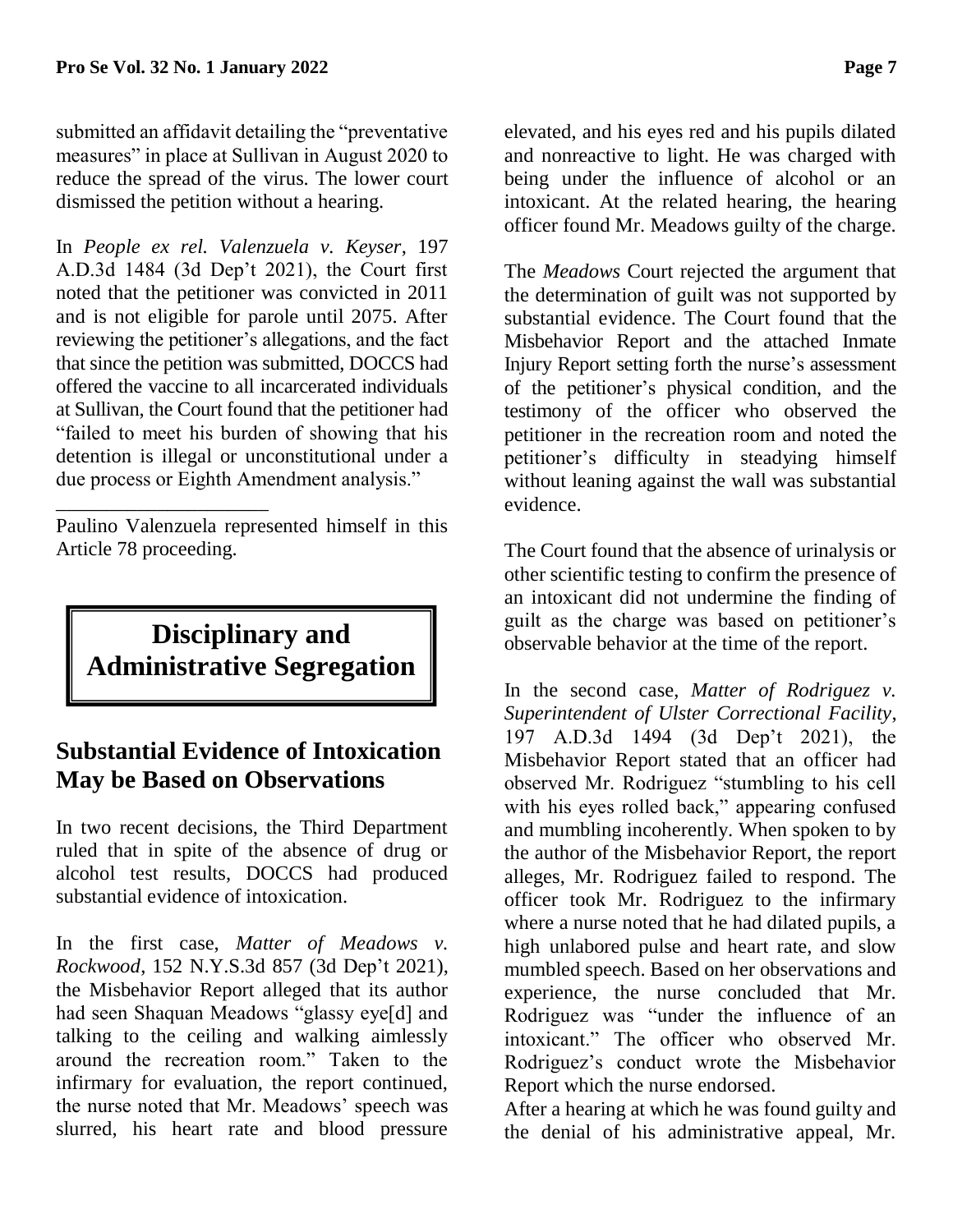Rodriguez filed an Article 78 challenge which, because it raised an issue of whether the determination of guilt was supported by substantial evidence, was transferred to the Appellate Division.

The Court confirmed the respondent's determination of guilt. The Court concluded that the detailed Misbehavior Report, endorsed by the nurse who had examined the petitioner and concluded that he was under the influence of an intoxicant, in combination with the hearing testimony, provided substantial evidence of guilt. The Court also commented, *citing among other decisions, Matter of Vargus v. Annucci,* 147 A.D.3d 1124 (3d Dep't 2017) that "the absence of positive urinalysis test results is not dispositive here." In *Vargus*, the determination of guilt was based on a nurse's observations of the petitioner's condition. In spite of a negative urinalysis test, the *Vargus* Court found that the nurse's observations were substantial evidence of guilt.

\_\_\_\_\_\_\_\_\_\_\_\_\_\_\_\_\_\_\_\_\_ Shaquan Meadows and Michael Rodriguez represented themselves in their respective Article 78 proceedings.

## **Tier III Determination Leads to Ad Seg Recommendation**

In *Matter of Sorrentino v. Annucci*, 197 A.D.3d 1486 (3d Dep't 2021), the Court considered two hearings. The first was a disciplinary hearing finding the petitioner guilty of making threats when, after asking a correction officer if another officer was married, he replied, "I would like to marry her . . . just so I could kill her!" In confirming the determination of guilt, the Court rejected the petitioner's argument that he was not guilty of threats because the statement at issue was not made to the officer about whom he made the statement. The Court found that this fact was of "no consequence" because the rule prohibits "any threats" made "under any circumstances." The Court also found that the petitioner's

defense – that he was not threatening but only joking by referencing the factual circumstances of the crime that he'd been convicted of committing – presented only a credibility issue which the hearing officer resolved against him. That is, the hearing officer found that he was threatening the officer as opposed to making a joke, as the petitioner claimed.

Following the determination of guilt at the Tier III, a sergeant recommended that Mr. Sorrentino be placed in administrative segregation for the safety of the staff. After a hearing on the issue, the hearing officer found the facts presented supported the recommendation. In its review of the hearing, the Court first noted, citing 7 NYCRR 301.4(a), a determination that administrative segregation is warranted will be upheld if it is supported by substantial evidence that an incarcerated individual's continued presence in general population would pose an unreasonable and demonstrable risk to the safety and security of staff, incarcerated individuals, the facility or would present an unreasonable risk of escape.

The Court went on to hold that the separation order between the petitioner and the officer against whom the threat was made and the testimony of the sergeant who wrote the administrative segregation recommendation, was substantial evidence showing that the petitioner posed a threat to the safety of the general prison population and that administrative segregation was required.

\_\_\_\_\_\_\_\_\_\_\_\_\_\_\_\_\_\_\_\_\_ Bernard Sorrentino represented himself in this Article 78 proceeding.

# **Preservation Issues Doom Challenge to Arson Charge**

In *Matter of Lightner v. Venettozzi*, 197 A.D.3d 1448 (3d Dep't 2021), the petitioner was found guilty of arson, using flammable material and property damage based on evidence that he had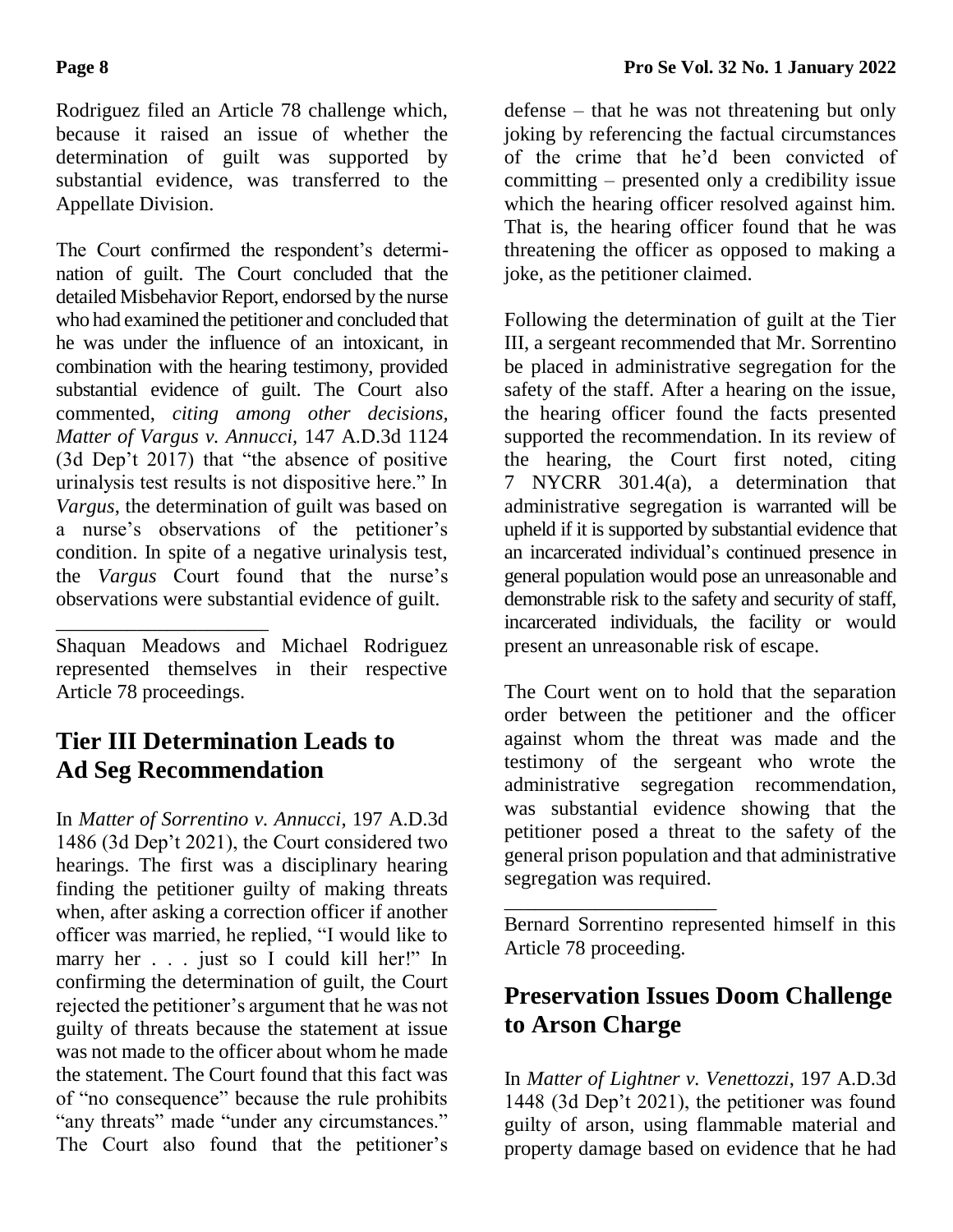lit a slow burning wick that caused his cell to catch fire while he was in the visiting room. Testimony at the hearing established that the wick could have burned for an hour before igniting the fire. Confidential testimony supported the allegation that petitioner, as opposed to someone else, started the fire.

Based on the petitioner's failure to preserve the issue by making an objection at the hearing or in his administrative appeal, the Court refused to consider the claim that the hearing officer had failed to independently assess the reliability and credibility of the confidential information on which the hearing officer relied.

The Court also refused to consider the petitioner's claims that he was wrongfully denied witnesses and documentary evidence for the same reason. At the start of the hearing, the Court noted, the hearing officer reviewed the assistant form which listed the witnesses and documentary evidence requested by the petitioner. During the hearing, however, the Court continued, the petitioner did not renew his request for the witnesses or the evidence, even when the hearing officer asked if he had anything further before the hearing closed. Under these circumstances, the Court concluded, the petitioner had not preserved the issue for the **judicial** (court) review.

For more information about preservation of issues, you can write the PLS office which provides legal assistance to the incarcerated individuals at the prison where you are confined and ask for the memo, "Preserving Your Right to Judicial Review, Exhaustion of Administrative Remedies and the Effect of Pleading Guilty."

\_\_\_\_\_\_\_\_\_\_\_\_\_\_\_\_\_\_\_\_\_

**Parole**

#### **Court Confirms Revocation But Reduces Time Assessment**

David Coleman was subject to a parole revocation hearing. He was found to have violated parole and the penalty imposed was to remain in DOCCS custody until the expiration of his term of post release supervision. After exhausting his administrative remedies, Mr. Coleman filed an Article 78 challenge to the hearing.

In *Matter of Coleman v. Annucci*, 2021 WL 5182858 (1st Dep't Nov. 9, 2021), the Court found that there was substantial evidence to support the determination that the petitioner had violated the conditions of parole by possessing a smartphone without his parole officer's permission and using the phone to visit social media sites without this parole officer's permission. There was also substantial evidence, the Court found, that the petitioner possessed sexually explicit photos at a time when his conditions of parole prohibited their possession.

Nonetheless, the Court held that the respondent abused its discretion when it imposed a time assessment that amounted to the balance of the time owed on post-release supervision. This amount of time, the Court noted, was more than two times greater than the petitioner's underlying term of incarceration. For this reason, the Court held that "the maximum penalty for petitioner's parole violation that can be sustained on this record is reincarceration for a period no greater

Abdul Latif Lightner represented himself in this Article 78 proceeding.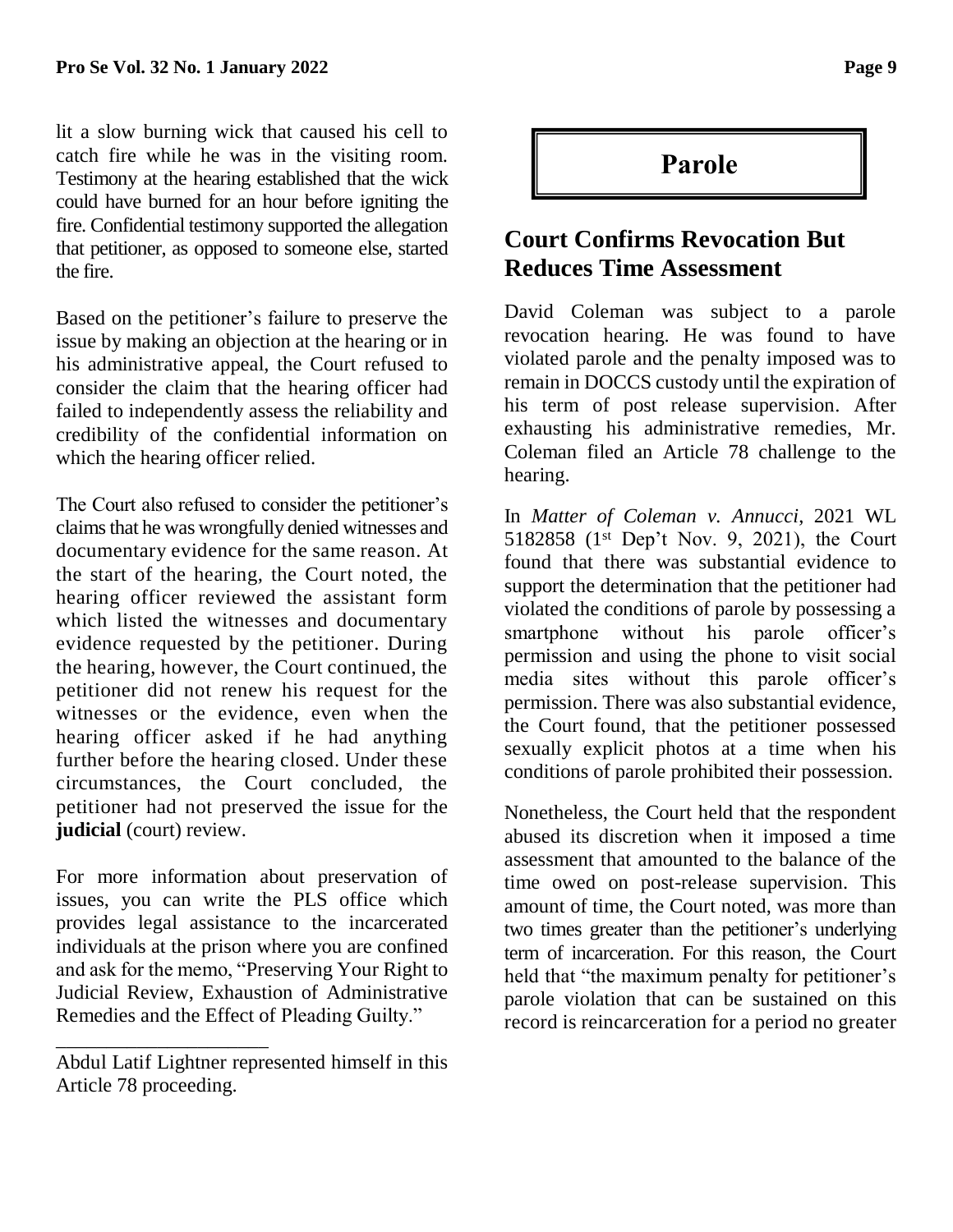\_\_\_\_\_\_\_\_\_\_\_\_\_\_\_\_\_\_\_\_\_

than 30 months. The Court remitted the matter to the respondent for imposition of a new penalty consistent with this decision.

Naila Saddiqui of the Legal Aid Society represented David Coleman in this Article 78 proceeding.

# **Sentence and Jail Time**

# **Article 78 Filing Leads to Certification of Additional JTC**

Kwame McDermott knew that the Division of Parole had incorrectly determined the date on which he had violated parole and that as a result, he was entitled to additional jail time credit. He filed an Article 78 against the Sheriff of Dutchess County and the DOCCS Commissioner challenging his parole violation date and seeking recalculation of his jail time credit.

In its answer, the Dutchess County Sheriff agreed that Mr. McDermott was entitled to 375 days of jail time credit, directed DOCCS to accept certification of jail time credit in that amount and moved to dismiss the petition. In response, Mr. McDermott asked to amend his complaint to add some additional claims. The Court denied his motion to amend then granted the respondents' motion to dismiss.

In *Matter of McDermott v. Annucci*, 196 A.D.3d 986 (3d Dep't 2021), the Court held that because the petitioner had received all of the relief to which he was entitled, the Court had properly dismissed the petition.

\_\_\_\_\_\_\_\_\_\_\_\_\_\_\_\_\_\_\_\_\_

# **Court of Claims**

#### **Appellate Court Agrees with Claimant and Increases Damages For Wrongful Confinement**

Taliyah Taylor was accused of fighting, violent conduct and creating a disturbance. The hearing officer found her guilty of the charges and imposed a sanction of 20 days keeplock. Upon administrative appeal, the hearing was reversed because the hearing officer had denied Ms. Taylor's request for documents relating to the hearing.

Ms. Taylor then filed a claim in the Court of Claims, seeking damages for the time that she was wrongfully confined to keeplock. After trial, the Court found in her favor and awarded \$10.00 a day for each day that Ms. Taylor had been in keeplock. Ms. Taylor appealed, arguing that the amount of damages was insufficient.

In *Taylor v. State of New York*, 191 A.D.3d 915 (2d Dep't 2021), the Court, citing *Estate of Loughlin v. State of New York*, 146 A.D.3d 863, 864 (2d Dep't 2017), first noted that the standard of review for a damages award is whether it "deviates materially from what would be reasonable compensation."

The Court then recounted the numerous ways in which the hearing officer had violated his duty to provide a fair hearing:

- Disregarded the claimant's witnesses before they testified;
- Decided that the claimant was guilty before hearing any testimony;

Kwame McDermott represented himself in this Article 78 proceeding.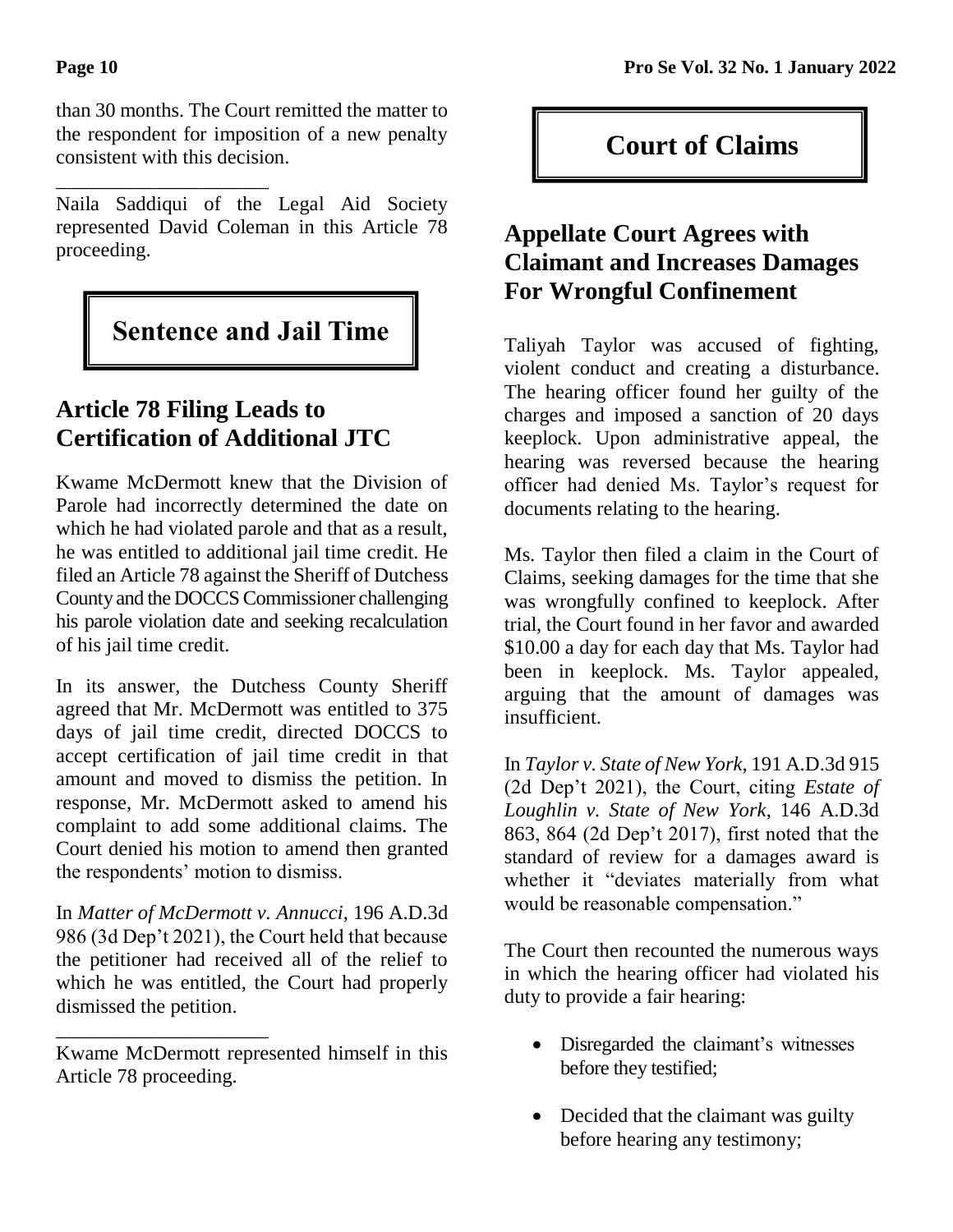- Threatened the claimant with a harsher penalty if the testimony of a correction officer that she requested as a witness did not **coincide** (match) with her testimony;
- Imposed a harsher penalty when the officer's testimony did not coincide with the claimant's testimony;
- Denied without explanation the claimant's request for a videotape that should have captured the underlying incident;
- Denied claimant's request for the To/From memorandum about the underlying incident; and
- Improperly served as the hearing officer even though he responded to the underlying incident.

Under the circumstances, the Court agreed with the claimant's contention that the lower court should have awarded her damages in the amount of \$50.00 a day for each day she was confined to keeplock.

Taliyah Taylor represented herself in this Court of Claims action.

#### **Appellate Court Reverses Dismissal of Incarcerated Individual's Negligence Claim**

The decision in *McDevitt v. State of New York*, 197 A.D.3d 852 (4<sup>th</sup> Dep't 2021), reverses a trial court judgment dismissing after trial the claimant's negligence claim. According to the Appellate Court, the record of the trial shows that the claimant cooperated with a DOCCS investigation of a correction officer who was

alleged to have been sexually involved with several incarcerated individuals, including a gang leader. An investigator unintentionally allowed a porter to see documents that revealed the claimant's role in the investigation. The porter shared the information with the gang leader. The gang leader collaborated with other incarcerated individuals to brutally assault the claimant. At the time of the assault, the officer who was being investigated was the only member of the security staff present at the site where the assault took place.

In spite of the claimant's involvement in the investigation, DOCCS did not move the claimant to protective custody or to another prison. Despite the fact that DOCCS admitted that the officer had, prior to the assault, retaliated against the claimant by filing a false misbehavior report against him, DOCCS did not bar the officer who was the subject of the investigation from guarding or interacting with the claimant.

The victim of the assault filed a claim against the state alleging that the defendant was negligent in failing to protect him from the attack. After trial, the lower court rendered judgment in the defendant's favor. The claimant appealed the trial court's decision.

The Appellate Court began its analysis with two observations about the legal context in which its review was rooted. First, the Court noted, following a non-jury trial – all trials in the Court of Claims are non-jury trials – the Appellate Division has the authority to render the judgment it finds warranted by the facts. *See*, *Sweetman v. Suhr*, 159 A.D.3d 1614, 1615 (4<sup>th</sup> Dep't 2018), *citing Northern Westchester Professional Park Association v. Town of Bedford*, 60 N.Y.2d 492 (1983).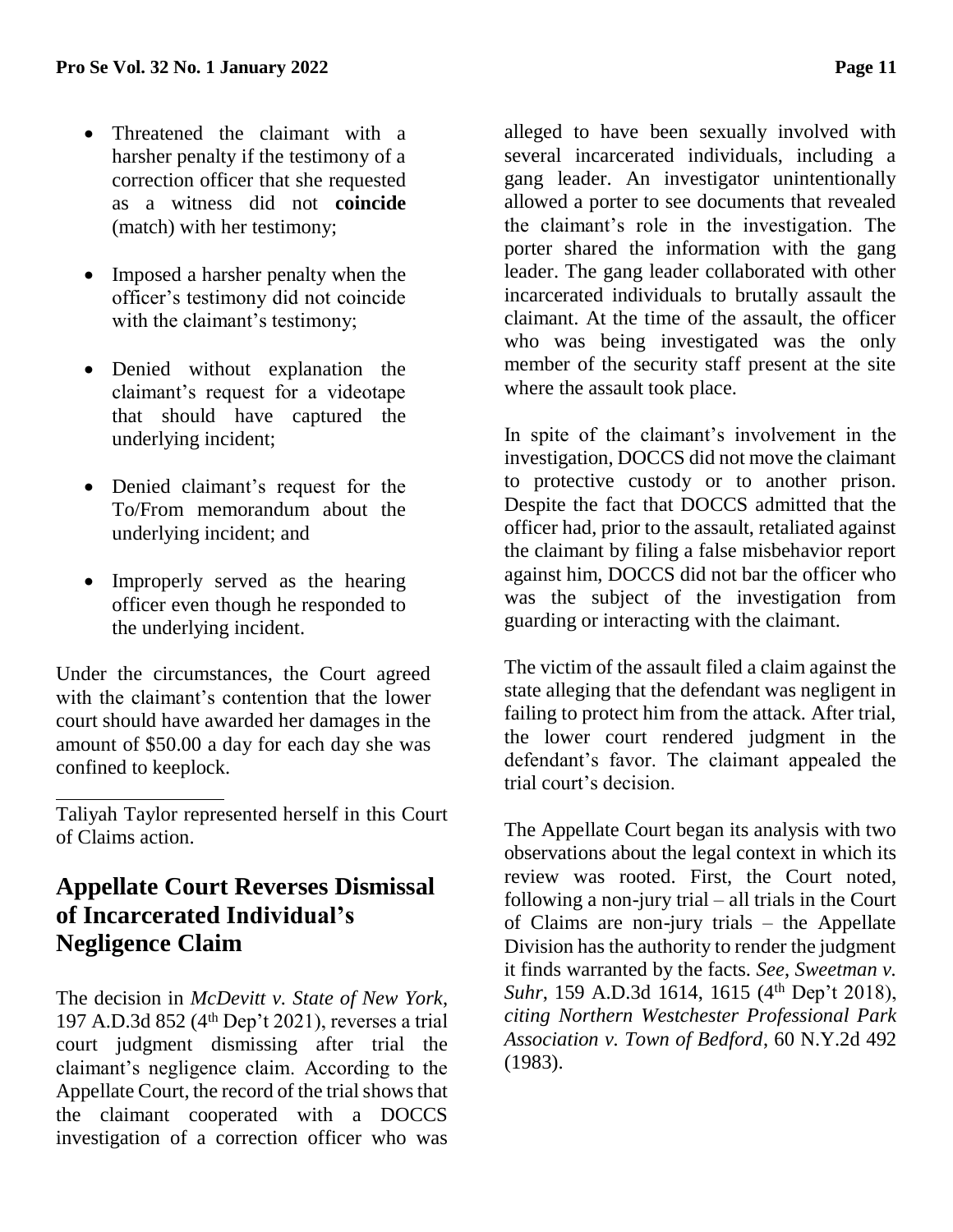Second, the Court set forth the State's duty to protect incarcerated individuals. "Having assumed physical custody of inmates who cannot defend themselves in the same way as those at liberty can," the Court wrote, "the State owes a duty of care to safeguard inmates even from attacks by fellow inmates." This duty, the Court noted, citing *Sanchez v. State*, 99 N.Y.2d 247, 252-253 (2002), is limited to risks of harm that are reasonably foreseeable. A risk of harm, the Court continued, referencing the *Sanchez* decision, can be reasonably foreseeable even without a specific threat against the victim.

In *McDevitt*, the Appellate Court rejected the defendant's argument that the conduct of the officer who was under investigation and the incarcerated individuals who assaulted the claimant excused or **superseded** (were more significant than) the defendant's failure to take any steps to protect the claimant from the reasonably foreseeable beating. Rather, the Court found, the claimant's assault was occasioned by the **confluence of** (combination of) the defendant's negligent acts and the intentional conduct of the officer and the other incarcerated individuals"

The Court also rejected the defendant's argument that the fact that the claimant did not seek protective custody eliminates the defendant's duty to protect him. First, when the claimant agreed to return to his dormitory, he did not know that the porter had viewed the investigatory file. Second, the Court stated that "an inmate's **braggadocio** [cockiness] about his or her safety at a state prison simply cannot be the barometer of the defendant's duty to protect him or her while confined." DOCCS's duty to safeguard an incarcerated individual, the Court concluded, "must be evaluated by reference to what a reasonable person in DOCCS's position would foresee about the danger to the individual, not what the individual – for whatever reason – believes or claims to believe about his or her own safety."

Finally, the Court rejected the defendant's argument that it had satisfied its duty to protect the claimant by transferring the individuals who had the sexual relations with the officer to another prison. This was done to protect the transferred individuals from the predatory officer, not to prevent them from retaliating against the claimant.

Based on this analysis, the Court reversed the judgment, reinstated the claim, granted judgment in favor of the claimant and **remitted** (sent back) the matter to the Court of Claims to award damages based on the proof submitted at trial.

\_\_\_\_\_\_\_\_\_\_\_\_\_\_\_\_\_\_\_\_\_ Julie Ann Niciolo, of counsel to E. Stewart Jones Hacker Murphy LLC, represented Peter McDevitt in this Court of Claims action.

**Miscellaneous**

#### **Delayed CORC Decisions and Exhaustion of Administrative Remedies**

A grievance about pay reductions as a penalty for refusing to participate in certain programming set the stage for judicial review of the Central Office Review Committee's (CORC) failure to make a timely decision with respect to grievance appeals filed by incarcerated individuals.

In *Matter of McMillian v. Krygier*, 197 A.D.3d 800 (3d Dep't 2021), the Court considered the respondent's application to dismiss an Article 78 petition on the grounds that the incarcerated individual had failed to exhaust his administrative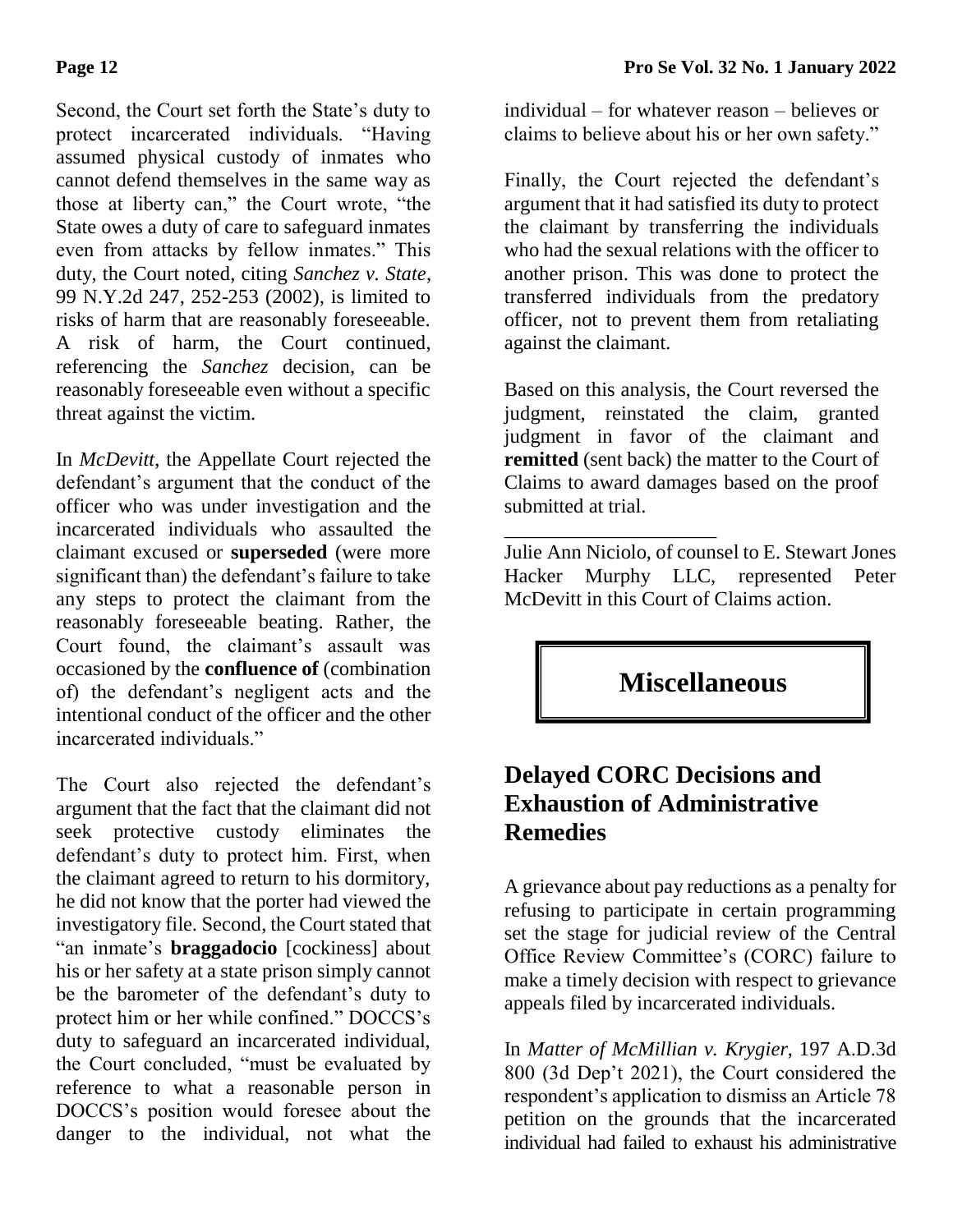remedies. Exhaustion is not required, the Court noted, where, among other things, "an administrative challenge would be futile or where the issue to be determined is purely a question of law."<sup>3</sup> Given the lengthy delay in CORC's decision of the appeal, the Court reasoned, it would be **futile** (ineffective or useless) for the petitioner to continue to press for administrative relief using the grievance process.

In coming to its conclusion, the Court considered the three-step grievance process:

- 1) Decision by the Inmate Grievance Review Committee;
- 2) Appeal to the facility Superintendent; and
- 3) Appeal to CORC.

Title 7 NYCRR  $701.5(d)(3)(ii)$  provides, the Court noted, that CORC "shall…render a decision on the grievance…within 30 calendar days from the time the appeal was received." In this case, the petitioner "waited more than eight months without having received a decision" and then commenced an Article 78 action challenging the Superintendent's denial of his grievance.

But use of the word "shall," the Court said, does not mean what it means in ordinary usage. While "shall" typically suggests a "mandatory requirement," here "shall" means something less than must; it is more like a recommendation than an absolute requirement. Prior decisions cited by the Court, not immediately relevant here, support this interpretation of "shall" within the context of this case.

In any event, lack of clarity in the regulations makes it difficult for a person filing a grievance to know how to proceed when CORC fails to make a timely decision. "To the extent that the

 $\overline{a}$ 

regulations are unclear regarding whether CORC's failure to decide an appeal within 30 days constitutes a **constructive denial** [a denial resulting from an agency's failure to act], a grievant is placed in **a catch-22 situation** [a situation that cannot logically be resolved]…."

The Court then identified the dilemma facing the grievant. "[I]f he or she files a CPLR Article 78 proceeding before receiving a decision from CORC, DOCCS may seek dismissal based on the defense of failure to exhaust administrative remedies, but, if the grievant does not commence a court proceeding within four months after the 30-day decision period, he or she risks the possibility of DOCCS seeking dismissal based on a statute of limitations defense." *See* CPLR 217(1) (setting the four-month statute of limitations in Article 78 cases). Note that in this case, DOCCS did not seek dismissal based on the statute of limitations.

This **"untenable"** (unworkable) position in which the grievant is thus placed causes that individual to suffer "substantial prejudice." Under these circumstances, and relying on the futility exception, the Court excused Mr. McMillian from the exhaustion requirement. Thus, the *McMillian* case comes to the aid of Article 78 petitioners faced with the dilemma of choosing between timely filing of their petition in court under CPLR 217(1) and the need to exhaust administrative remedies as prescribed in 7 NYCRR 701.5. Yet this procedural win for Mr. McMillian did not result in an order giving him the relief he sought.

Upon reaching the merits of the petitioner's appeal, the Court found that DOCCS had "acted within its authority" when establishing rules encouraging "inmates to participate in

<sup>3</sup> The Court first addressed whether exhaustion was not required because the issue to be determined was purely a question of law. The Court found that the issue was purely a

question of law and therefore exhaustion was not required. Nonetheless, the Court went on to consider whether exhaustion would be futile.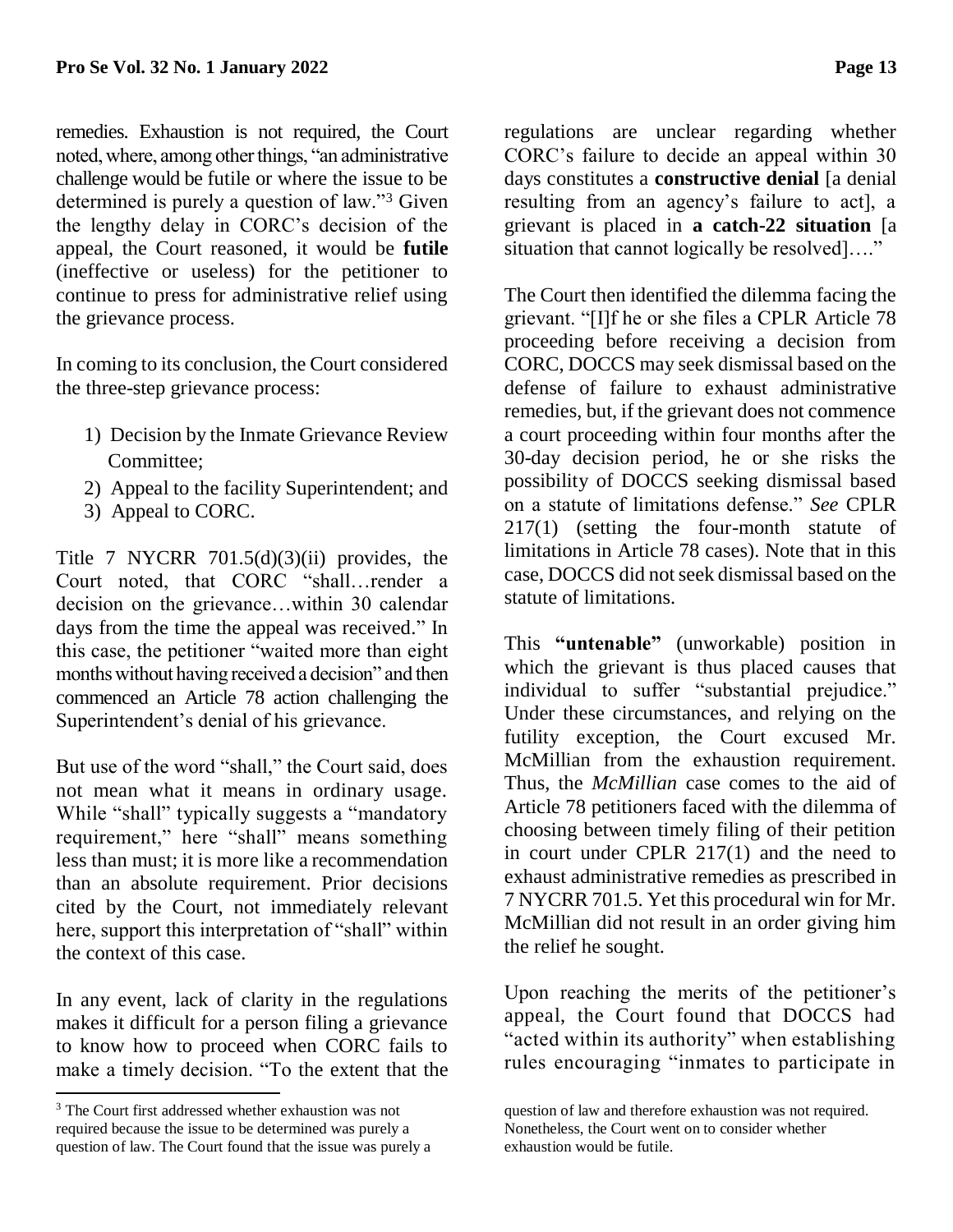\_\_\_\_\_\_\_\_\_\_\_\_\_\_\_\_\_\_\_\_\_

recommended programming" by reducing their rate of pay as a penalty for non-compliance.

Frederick McMillian represented himself in this Article 78 proceeding.

# **Court Requires Strict Compliance With Service and Filing Rules**

Two recent cases highlight the need for *pro se*  litigants to observe the deadlines for the filing and service of legal papers. "Filing" refers to the submission of papers to a court while "service" involves the delivery of papers to another party.

As the Court of Appeals pointed out in *Matter of Miller v. Annucci*, 37 N.Y.3d 996 (2021), different requirements apply to each situation.

In *Miller*, the *pro se* appellant delivered to a prison employee the notice of appeal in an envelope addressed to the clerk's office and a copy of the notice of appeal in an envelope addressed to respondent (DOCCS), as well as records **purporting to show** (presented to show but not having been proven to actually show) that he requested a deduction of the cost of postage from his inmate account on that day. *See* CPLR 5515, governing the taking of an appeal. Without explanation, the Appellate Division granted the motion to dismiss made by DOCCS.

At issue here is whether Mr. Miller satisfied the filing requirements of CPLR  $5515(1)$  – the statute governing the taking of appeals – when he delivered the Notice of Appeal to a prison employee for mailing. The Court rejected appellant's argument that his papers could be regarded as "filed" as of the time that he gave them to a prison employee. "… [B]y its express terms," the Court wrote, "the CPLR indicates that filing occurs when the clerk's office receives the notice of appeal. Indeed, 'filing' has long been understood to occur only upon actual receipt by the appropriate court clerk." Thus, the Court rejected what is known as the "Mailbox

Rule" with respect to state court filings. Legal papers relating to state court actions are not considered filed when an incarcerated individual delivers them to DOCCS for mailing; they are considered filed when they reach the entity responsible for filing them under the CPLR.

The Court of Appeals distinguished the requirements for "filing" and "service." Quoting from CPLR 2103[b][2], the Court stated that "**service by mail** shall be complete upon mailing." (emphasis added). Note that CPLR 2103 applies to the *service* of papers while CPLR 2102 governs the procedure for the *filing* of papers. "We are not free," the Court held, "to disregard the statutory [here the CPLR] text defining when filing and service occurs…."

Although the Court ruled against Mr. Miller with respect to the timeliness of his filing of the Notice of Appeal, it gave him another opportunity to continue his appeal. To its credit, DOCCS pointed out to the Court that CPLR 5520[a] allows an extension of time granted by the "court from or to which the appeal is taken…." Untimely filing may be permitted when the appellant "neglects through mistake or excusable neglect" to satisfy timeliness requirements. Thus, the Court of Appeals sent the case back to the Appellate Division to determine whether it would exercise its discretion to "excuse the untimely filing" by the appellant.

The second case, this one decided by the Appellate Division, also relates to the timeliness of papers submitted by an incarcerated *pro se*  litigant. In *Matter of Stevens v. Bell*, 197 A.D.3d 1474 (3d Dep't 2021), DOCCS affirmed the decision of the hearing officer on July 19, 2019. The petitioner received this determination on July 24, 2019. On November 13, 2019, the petitioner "**purportedly** [according to the petitioner's unproven assertion] mailed to the Clinton County Clerk's office a letter stating that he enclosed the petition and other supporting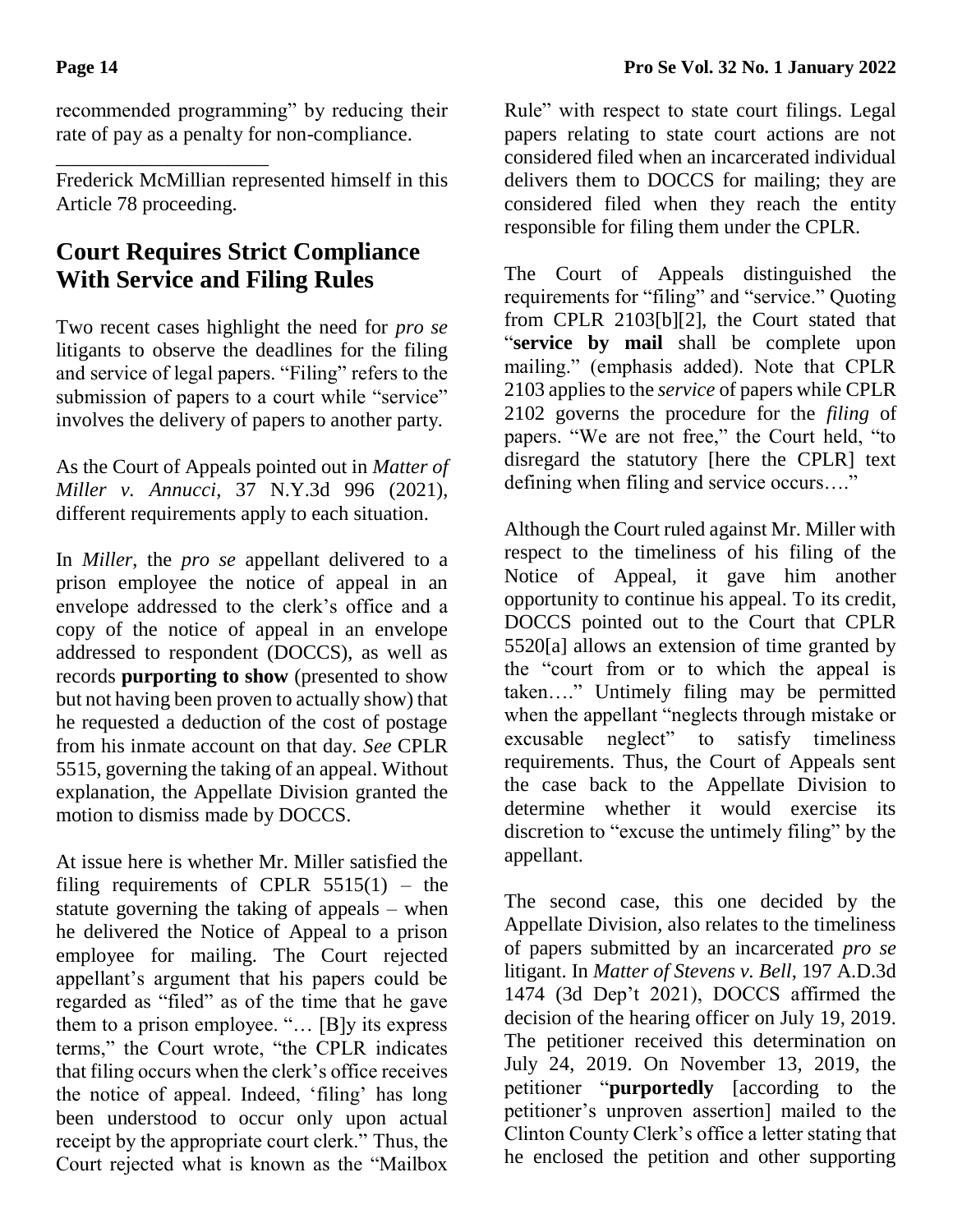papers but did not include a filing fee. After applying for poor person status, the petitioner again filed his papers, this time on December 2, 2019.

The problem for the petitioner is that he did not comply with the four-month filing deadline imposed by CPLR 217(1), or at least was unable to show that he complied. "Unless a shorter time period is provided…, a proceeding against a (governmental) body or officer must be commenced within four months after the determination to be reviewed becomes final and binding…."

Recognizing that his papers were filed after the four-month deadline, the petitioner asked the Third Department to declare that the petition was timely filed on November 14, 2019, a date that would have put him safely within the deadline. Lawyers call this kind of looking backward to correct an error or injustice as a *nunc pro tunc* declaration, a Latin term meaning "now for then."

But the Appellate Court rejected the petitioner's application for a *nunc pro tunc* declaration noting that "the petition was not filed until December 2, 2019." Accordingly, the Court held that the "Supreme Court properly dismissed the petition as untimely."

Key to the Court's ruling was the petitioner's failure to come forward with proof that the County Clerk had "initially rejected his filing" and then sent a letter "advising him to file a poor person application." That rejected filing could have marked the legal filing date of the petitioner's papers and saved him from dismissal based on the four-month deadline. "However," the Court observed, "the record fails to support petitioner's contention; there is no record evidence or documentation revealing that the

petition was received within the statute of limitation period."

The moral of this case is that *pro se* petitioners must document every factual assertion presented to the court. Claims without documentation run the risk of being rejected by courts.

Daniel Miller and Sterling Stevens represented themselves in these Article 78 proceeding.

\_\_\_\_\_\_\_\_\_\_\_\_\_\_\_\_\_\_\_\_\_

## **Immigration Matters By Nicholas Phillips, Esq.**

This month's column focuses on two immigration cases, *Johnson v. Arteaga-Martinez* and *Garland v. Gonzalez*, which are currently pending before the Supreme Court, with oral argument scheduled for January 11, 2022. Collectively, *Arteaga-Martinez* and *Gonzalez* are the latest in a long line of Supreme Court cases which grapple with the limits of the federal government's ability to detain noncitizens during removal proceedings and while the government attempts to effectuate deportation after the entry of an order of removal.

To understand this complex area of the law, some statutory background is required. The Immigration and Nationality Act ("INA")—the federal statute which governs the immigration system—vests the federal government with authority to detain noncitizens in several different circumstances. First, under 8 U.S.C. § 1226(a), the Department of Homeland Security ("DHS") has the discretionary authority to detain any noncitizen "pending a decision on whether the [noncitizen] is to be removed from the United States." Persons detained under this provision have the right to request a bond hearing before an Immigration Judge ("IJ"), at which the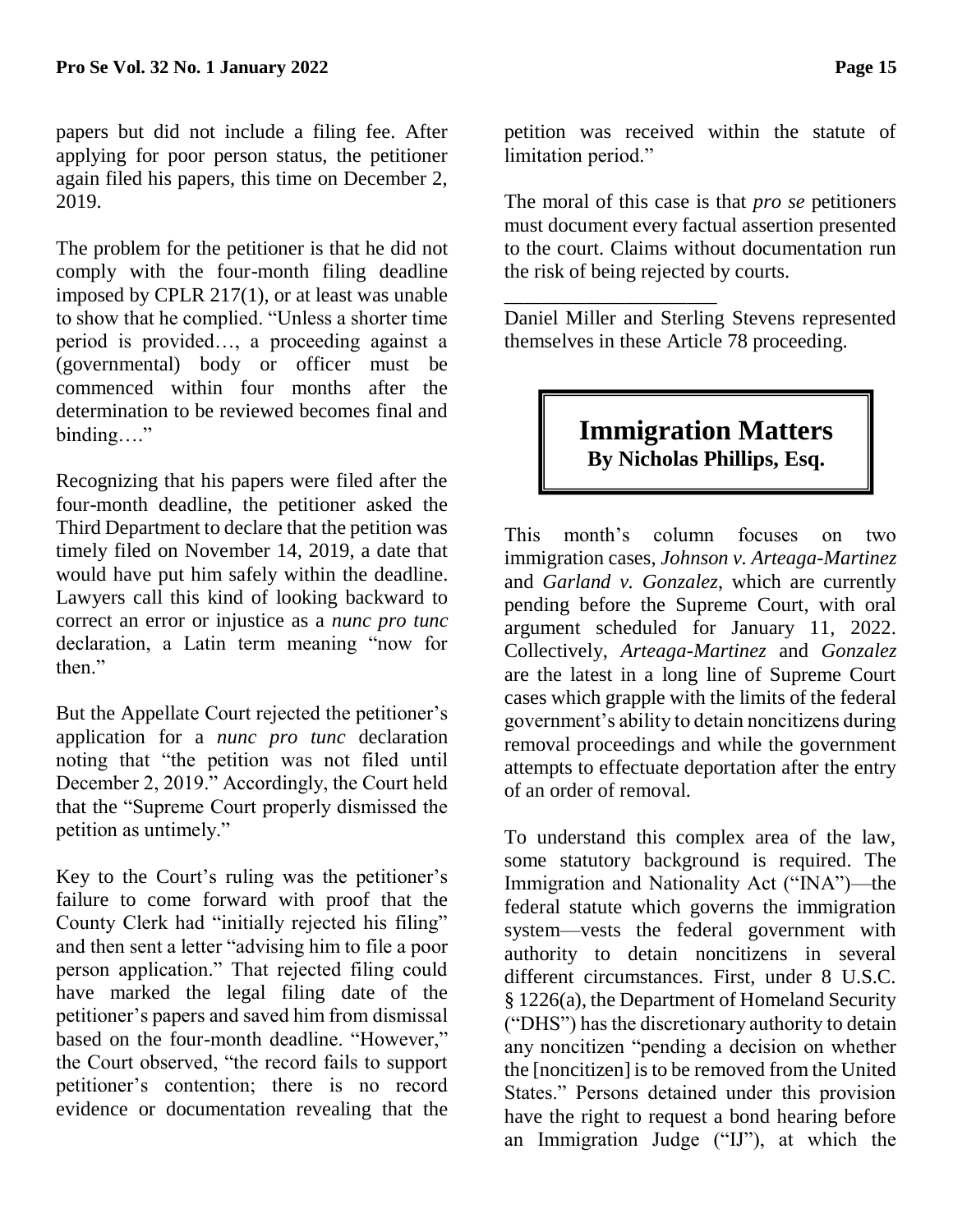noncitizen has the burden of proving that he or she is not a danger to the community or a flight risk. *See Matter of Guerra*, 24 I. & N. Dec. 37, 40 (BIA 2006). The IJ may order the noncitizen's release subject to certain conditions, such as the payment of a bond, or may order that the noncitizen continue to be detained by DHS without bond.

A separate provision of the INA, 8 U.S.C. §1226(c), governs the mandatory detention of certain noncitizens convicted of criminal offenses. Under that provision, noncitizens with convictions enumerated by  $8 \text{ U.S.C. } $1226(c)(1)$ must be detained by DHS "when the [noncitizen] is released [from criminal custody.]" Persons detained under this provision are *not* provided with a bond hearing and must be detained while their removal proceedings continue.

A third statute, 8 U.S.C. §1231 governs the detention of persons who have been ordered removed from the United States at the conclusion of their removal proceedings. Under this provision, the federal government has 90 days referred to as the "removal period"— to effectuate the deportation of the noncitizen. During the removal period, the noncitizen must be detained. If the federal government cannot secure the noncitizen's deportation during the removal period, the noncitizen "may be detained beyond the removal period and, if released, shall be subject to [certain] terms of supervision[.]" 8 U.S.C. §1231(a)(6).

Two key Supreme Court cases analyze the limits of the federal government's power to detain noncitizens under these statutory provisions. First, in *Zadvydas v. Davis*, 533 U.S. 678 (2001), the Supreme Court considered whether the postorder detention statute of 8 U.S.C. §1231 authorizes the indefinite detention of noncitizens. In that case, the government argued that, since the statute places no limit on the post-order detention process, the federal government may detain noncitizens for as long as it deems necessary.

Justice Breyer, writing for a five Justice majority, rejected that position and concluded that "[a] statute permitting indefinite detention of [a noncitizen] would raise a serious constitutional problem." *Id.* at 690. To avoid this constitutional problem, the Court interpreted the statute to contain an implicit "reasonable time" limitation, under which detention is presumed to be lawful for a period of six months. After six months, however, if the noncitizen "provides good reason to believe that there is no significant likelihood of removal in the reasonably foreseeable future, the Government must respond with evidence sufficient to rebut that showing" or else the noncitizen must be released. *Id.* at 701.

A second case issued two years later, *Demore v. Kim*, 538 U.S. 510 (2003), considered the mandatory detention provisions of 8 U.S.C. §1226(c). In *Demore*, the Supreme Court reviewed a decision of the Ninth Circuit, which relied on *Zadvydas* to strike down 8 U.S.C. §1226(c) as an unconstitutional Congressional enactment because it allowed the indefinite detention of noncitizens, including lawful permanent residents with significant ties to the United States. Chief Justice Rehnquist, again writing for a five Justice majority, reversed the Ninth Circuit's decision and found the statute constitutional. Chief Justice Rehnquist distinguished *Zadvydas* on two grounds: first, because that case dealt with people who had been ordered removed, while §1226(c) deals with people with *pending* proceedings; and second, because the government's statistics showed that §1226(c) proceedings are generally short, with 85% of cases taking in an average time of 47 days. The Court thus held that "[d]etention during removal proceedings is a constitutionally permissible part of that process." *Id.* at 531.

Subsequent lower court decisions have struggled to reconcile these two decisions with respect to other challenges brought by noncitizens subject to prolonged detention. For example, in *Lora v. Shanahan*, 804 F.3d 601, 605 (2d Cir. 2015), the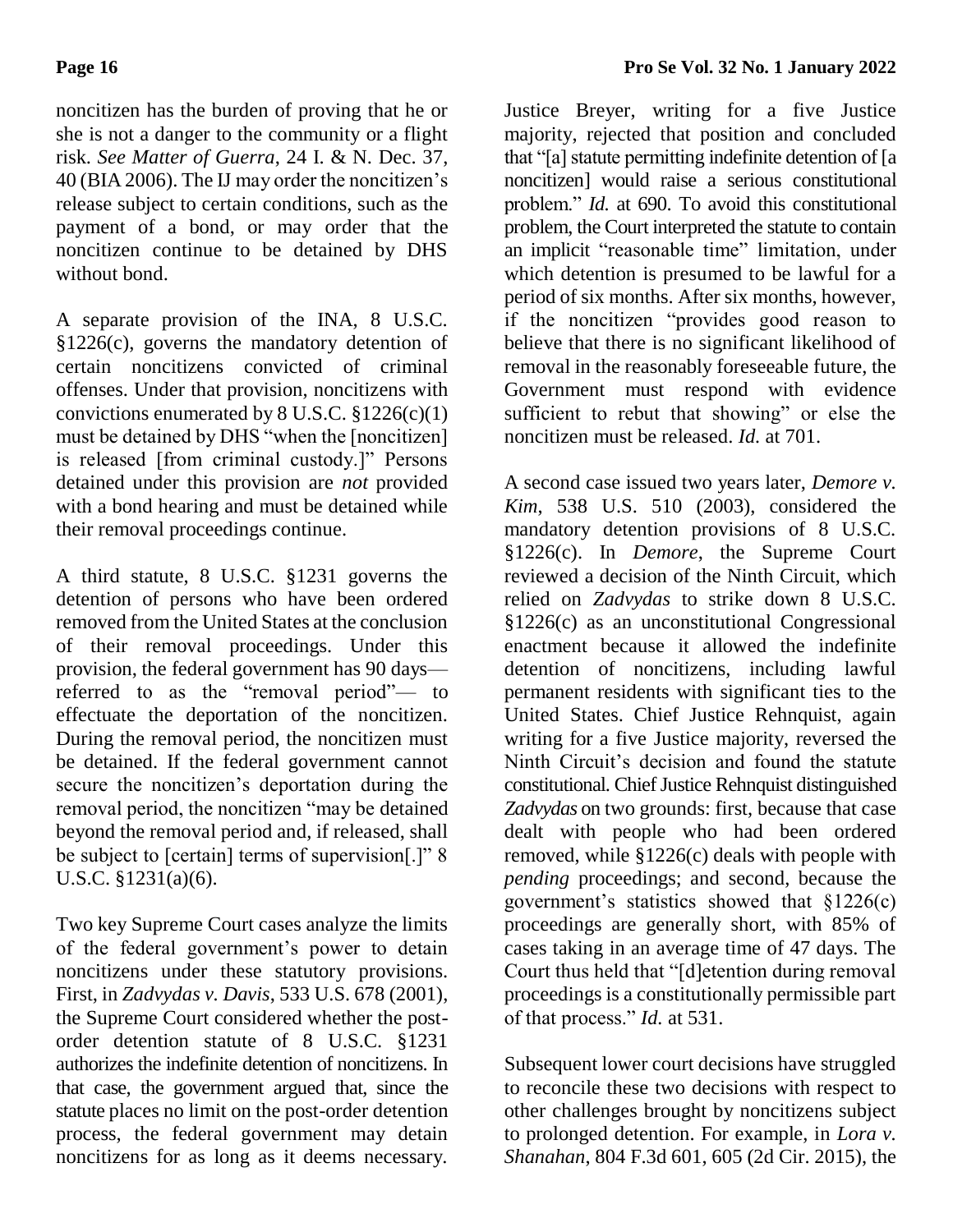Second Circuit Court of Appeals observed that the immigration system has changed significantly since *Zadvydas*, and as a result mandatory detention now often lasted "many months and sometimes years due to the enormous backlog in immigration proceedings." The Second Circuit thus found that, to avoid the constitutional problems implicated by prolonged mandatory detention, noncitizens must be provided with a bond hearing once detention reaches the sixmonth mark, at which DHS must bear the burden of proving that continued detention is warranted.

*Lora*, however, was subsequently vacated by the Supreme Court after its decision in *Jennings v. Rodriguez*, 138 S. Ct. 830 (2018). In *Jennings*, the Supreme Court reviewed a Ninth Circuit decision analyzing 8 U.S.C. §1225, which sets forth "expedited removal" procedures for noncitizens arriving at the border. The Ninth Circuit had found that, to avoid the constitutional problems associated with prolonged detention, the statute must be interpreted to allow for bond hearings at the six-month mark. But the *Jennings* Court reversed. Writing for the majority, Justice Alito observed that "[s]potting a constitutional issue does not give a court the authority to rewrite a statute as it pleases." *Id.* at 843. On the contrary, Justice Alito noted that the plain text of the statute mandates detention subject to very limited exceptions and concluded that "[e]ven if courts were permitted to fashion 6–month time limits out of statutory silence, they certainly may not transmute existing statutory language into its polar opposite. The constitutional-avoidance canon does not countenance such textual alchemy." *Id.* at 846.

The consolidated cases of *Johnson v. Arteaga-Martinez*, No. 19-896, and *Garland v. Gonzalez*, No. 20-322, present a very similar legal question. The underlying decisions in these cases, which were issued by the Third and Ninth Circuits respectively, concluded that the post-order removal statute of 8 U.S.C. §1231 (the same statute at issue in *Zadvydas*) must be interpreted to require bond hearings at the six-month mark. The government appealed both decisions to the Supreme Court, which granted certiorari, and a decision should be issued before the end of the Court's term in June 2022. We can therefore expect the Court to soon add one more chapter to the long and tortuous legal history examining the federal government's ability to detain noncitizens during and after deportation proceedings.

#### **What Did You Learn? By Brad Rudin**

- 1. The legislation known as Medication Assisted Treatment in Correctional Facilities signed by the Governor on October 7, 2021 requires DOCCS to provide medication to incarcerated individuals who:
	- a. suffer from COVID and other infectious diseases.
	- b. are at medical risk because of obesity or diabetes.
	- c. suffer from a substance use disorder for which FDA approved addiction medications exist.
	- d. experience serious psychiatric episodes on a regular basis.
- 2. An incarcerated individual may be denied entry in the Medication Assisted Treatment program unless he or she:
	- a. establishes entitlement to Medicaid upon release from prison.
	- b. has no disciplinary charges pending.
	- c. receives approval for release to parole.
	- d. none of the above.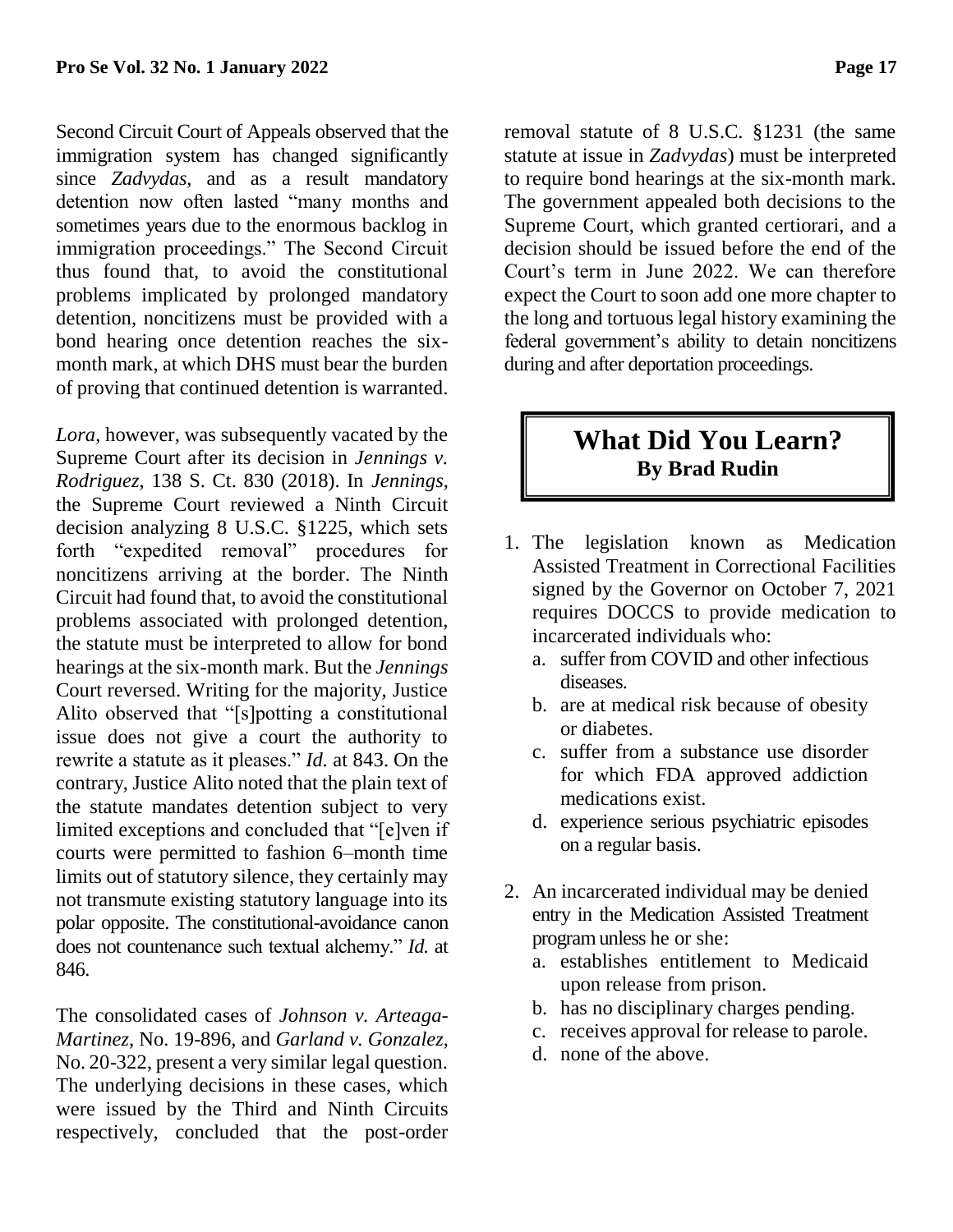- 3. Substantial evidence of intoxication may be established by proof showing:
	- a. a positive urine test and behavioral symptoms.
	- b. a positive urine test or other scientific testing showing intoxication.
	- c. The observation of behavioral symptoms associated with intoxication.
	- d. any of the above.
- 4. When an incarcerated individual is charged with being under the influence of alcohol, substantial evidence may be found:
	- a. based on the individual's conduct even if the urinalysis test is negative.
	- b. only if a laboratory technician testifies in person to the accuracy of the urine test.
	- c. in the absence of a scientific test and any assessment of the individual's behavior.
	- d. based on the disciplinary history of the incarcerated person.
- 5. Which factor concerning an incarcerated individual would be the *least* significant when a court considers a challenge to administrative segregation?
	- a. a history of drug abuse.
	- b. a plot to escape.
	- c. threats to commit violent acts.
	- d. violent acts against the prison staff.
- 6. Which of the following steps is *most* likely to preserve an issue for judicial review when an incarcerated individual challenge a disciplinary determination on the grounds that certain evidence was not considered?
	- a. presenting a grievance to the Central Office Review Committee.
	- b. making a request for the evidence while the hearing is in progress.
	- c. requesting the evidence no later than 30 days after the end of the hearing.
	- d. raising the issue for the first time in the Article 78 petition.
- 7. Monetary damages awarded for wrongful confinement in keeplock may be based on the:
	- a. disciplinary history of the incarcerated individual.
	- b. disciplinary history of the author of the misbehavior report.
	- c. errors committed by the hearing officer during the hearing.
	- d. conduct of the incarcerated individual during the hearing.
- 8. A failure to protect claim may be based on the failure of prison officials to safeguard an incarcerated individual when the risk of harm:
	- a. is certain to occur at a foreseeable time and place.
	- b. is brought to the attention of the prison staff through a grievance presented to the Central Office Review Committee.
	- c. involves death or a crippling injury.
	- d. is reasonably foreseeable even in the absence of a specific threat.
- 9. When Article 78 petitioners challenging the denial of grievances are faced with the choice between timely filing their petition in court and exhausting their administrative remedies, the petitioner may seek to resolve the conflict by filing a petition asking the court to:
	- a. excuse the exhaustion requirement when delays by prison officials in addressing the grievance suggest that pursuit of an administrative remedy would be futile.
	- b. nullify the Statute of Limitations so that the petitioner is excused from the obligation under CPLR 217(1) to file papers within a specified period.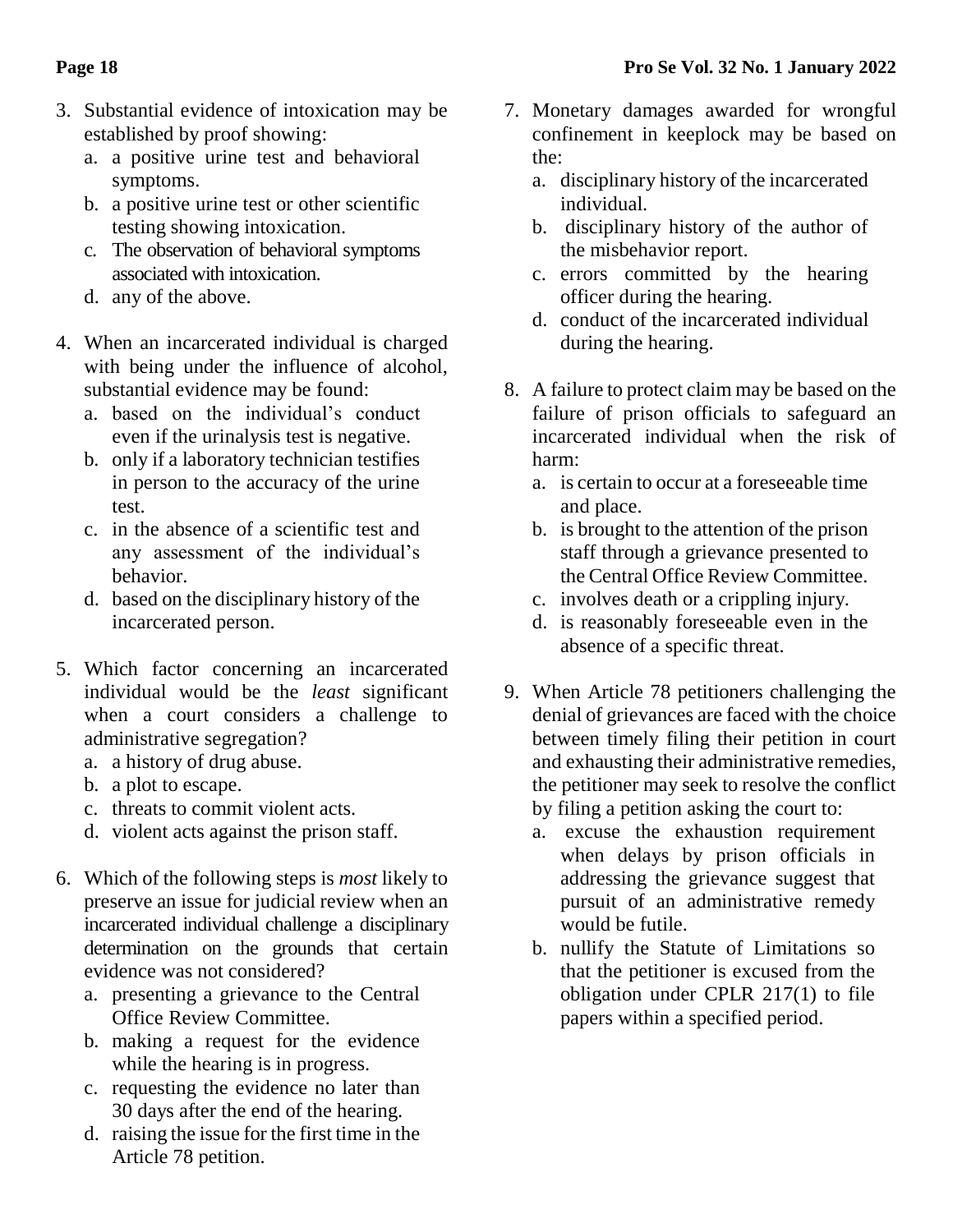- c. issue an Order directing DOCCS to address the grievance within 30 days or face being held in contempt of court.
- d. bar DOCCS from filing papers in opposition to the Article 78 petition and granting the relief sought by the petitioner.
- 10.Under the New York State Civil Practice Law and Rules (CPLR), a Notice of Appeal is considered filed when:
	- a. the party taking the appeal mails the Notice of Appeal to the court and the opposing party.
	- b. the appropriate court clerk actually receives the Notice of Appeal.
	- c. requirements of the "Mailbox Rule" have been satisfied.
	- d. the party taking the appeal provides the court with a sworn statement stating that the Notice of Appeal has been received by the opposing party.

#### **ANSWER KEY**

- 1. c
- 2. d
- 3. d
- 4. a
- 5. a
- 6. b
- 7. c
- 8. d
- 9. a
- 10. b

# **Your Right to a Education** If you have a learning disability and are under 22 years old, or • If you are an adult and have a learning disability, or • If you need a GED, or • If you have questions about access to academic or vocational programs, please write for more information to: Maria E. Pagano – Education Unit Prisoners' Legal Services of New York 14 Lafayette Square, Suite 510 Buffalo, New York 14203 (716) 854-1007

**Notices**